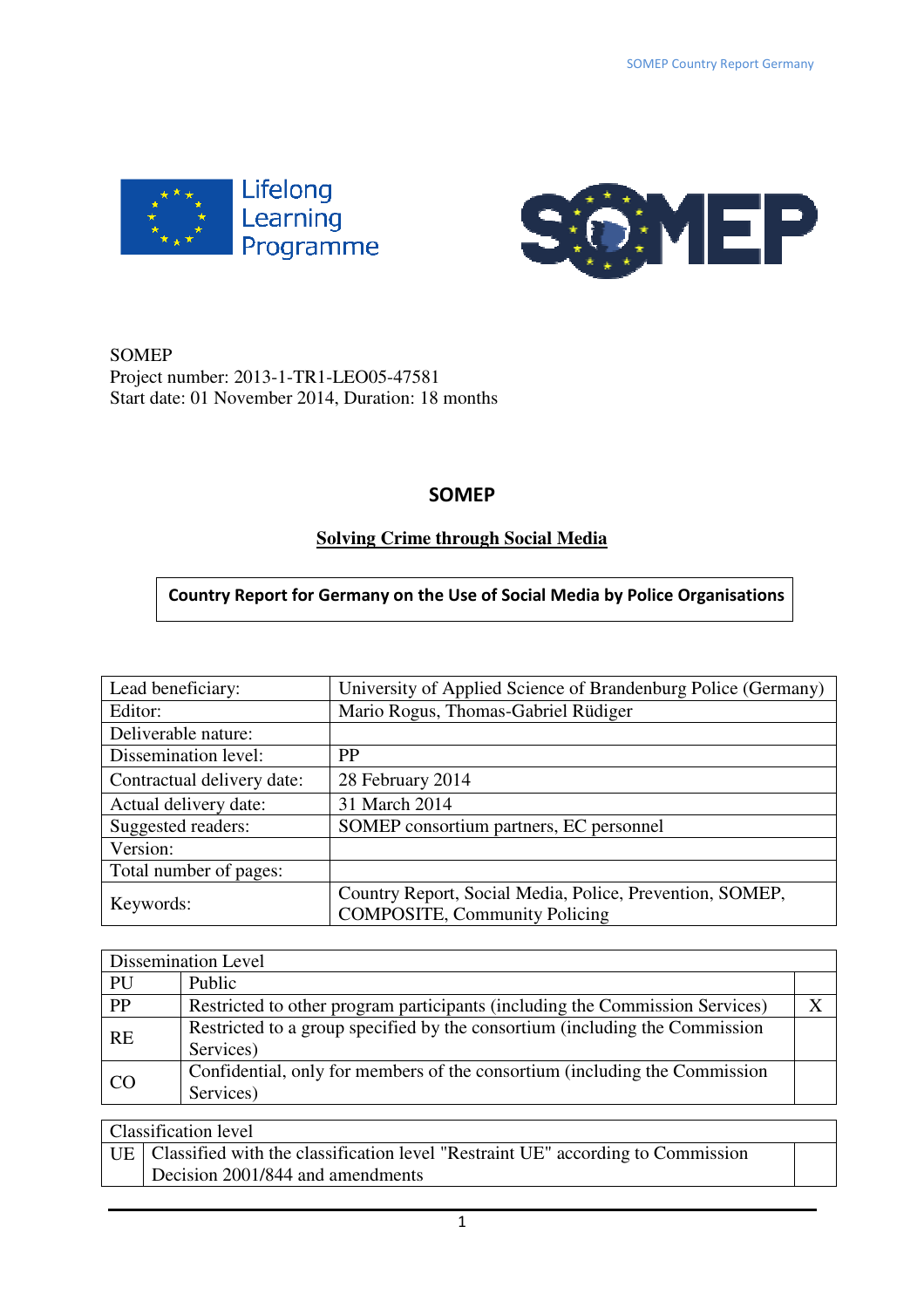**University of Applied Science of the Police of Brandenburg, Germany**

# Country Report of **Germany**

**The Quantitative and Qualitative Extent of Social Media Utilisation by German Police Organisations for Policing Purposes** 

**Mario Rogus, Police Chief Superintendant Thomas-Gabriel Rüdiger, Criminologist M.A.** 

**March 2014**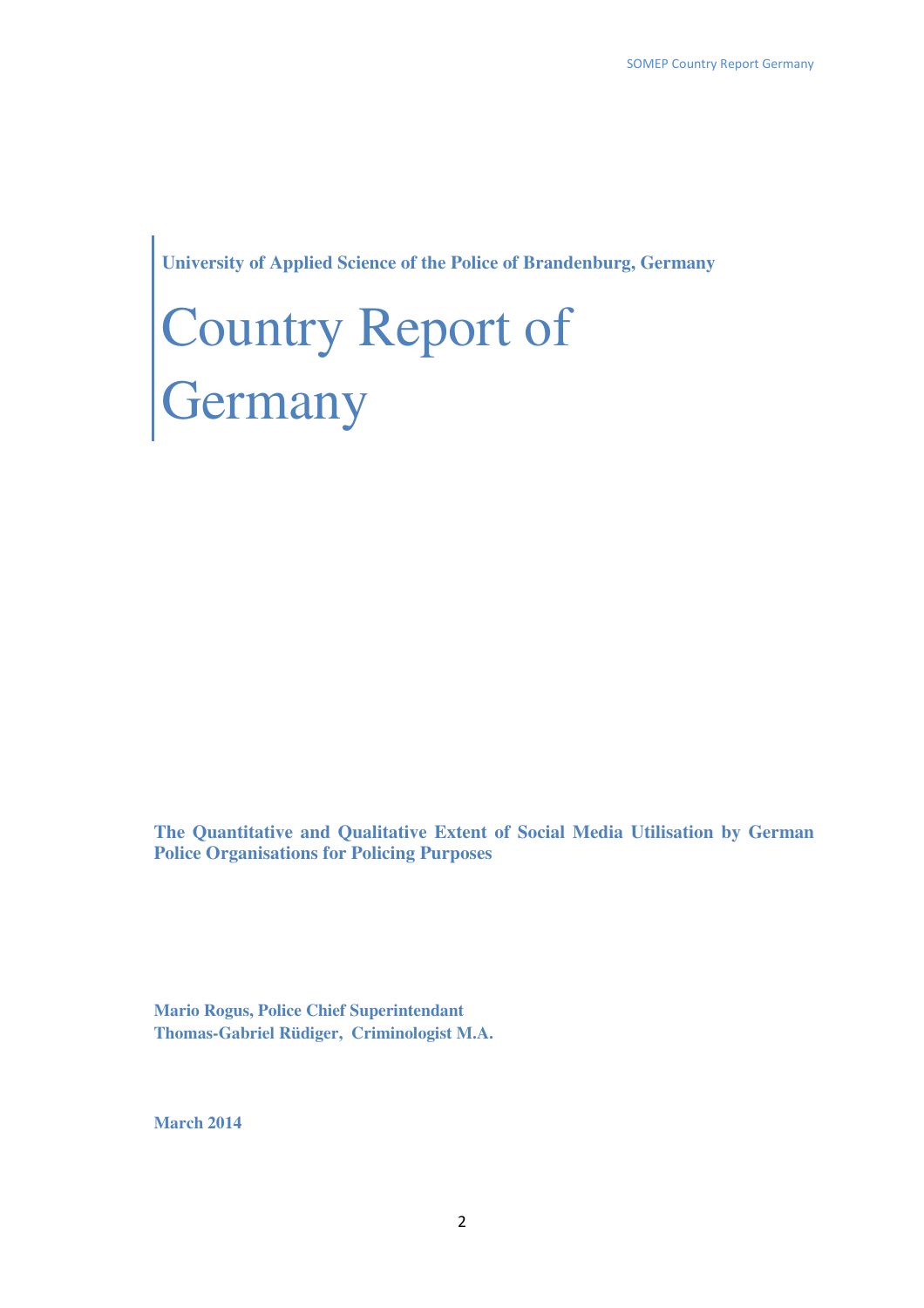# **Table of Content**

| 6. Legal Barriers with Regards to the Use of Social Media by German Police  16 |  |
|--------------------------------------------------------------------------------|--|
|                                                                                |  |
|                                                                                |  |
|                                                                                |  |
|                                                                                |  |
|                                                                                |  |
|                                                                                |  |
|                                                                                |  |
|                                                                                |  |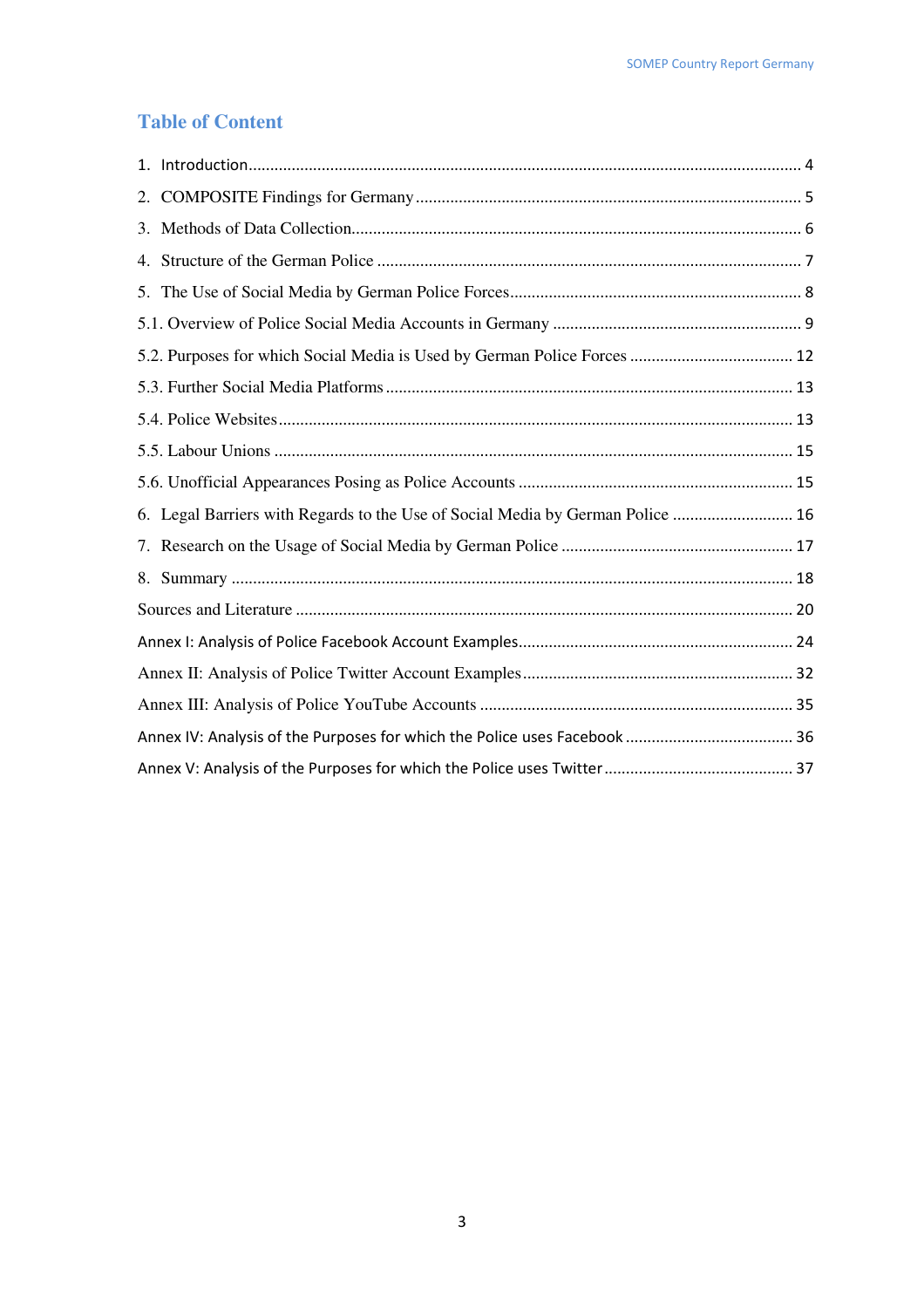## **1. Introduction**

The project "Solving Crime through Social Media" (SOMEP)<sup>1</sup>, which was officially launched during the implementation meeting in Kayseri (Turkey) on the 23 November 2013, addresses the issue of the possibilities social media can provide to police forces in the context of prevention, information, communication, averting of dangers, crime prevention and intelligence gathering. Social media is becoming more and more important in all areas of life. The law enforcement agencies and police forces cannot just watch from the side-line or focus solely on investigating internet and cybercrimes. Police forces should instead exploit the vast potentials social media could provide for their own interests.

Aiming at this goal, the work of the project partners will eventually result in the preparation of an eLearning module and a comprehensive database which can be used for introducing social media to police officers of all ranks and positions, train them in the use of social media and show them the opportunities that the use of social media might have for policing purposes in their daily business, but also regarding special operations and other occasions<sup>2</sup>. The main focus of the project will be specifically on the enhancement of communication between the individual police officer or police organisation and the individual citizen and the public. Police organisations should develop strategies for adapting social media into their portfolio. In the future, using social media for policing should become a normal operating resource for police forces across Europe.

The eLearning module and materials to be developed will not specifically focus only on particular social media platforms and networks, but also on the broad variety available and its potential and benefits. Nevertheless, it has to be taken into consideration that different legal provisions in various countries, who could use the module and the related materials, might limit the usage of social media for policing purposes.

<sup>1</sup> SOMEP, 2014

 $2$  Ibid.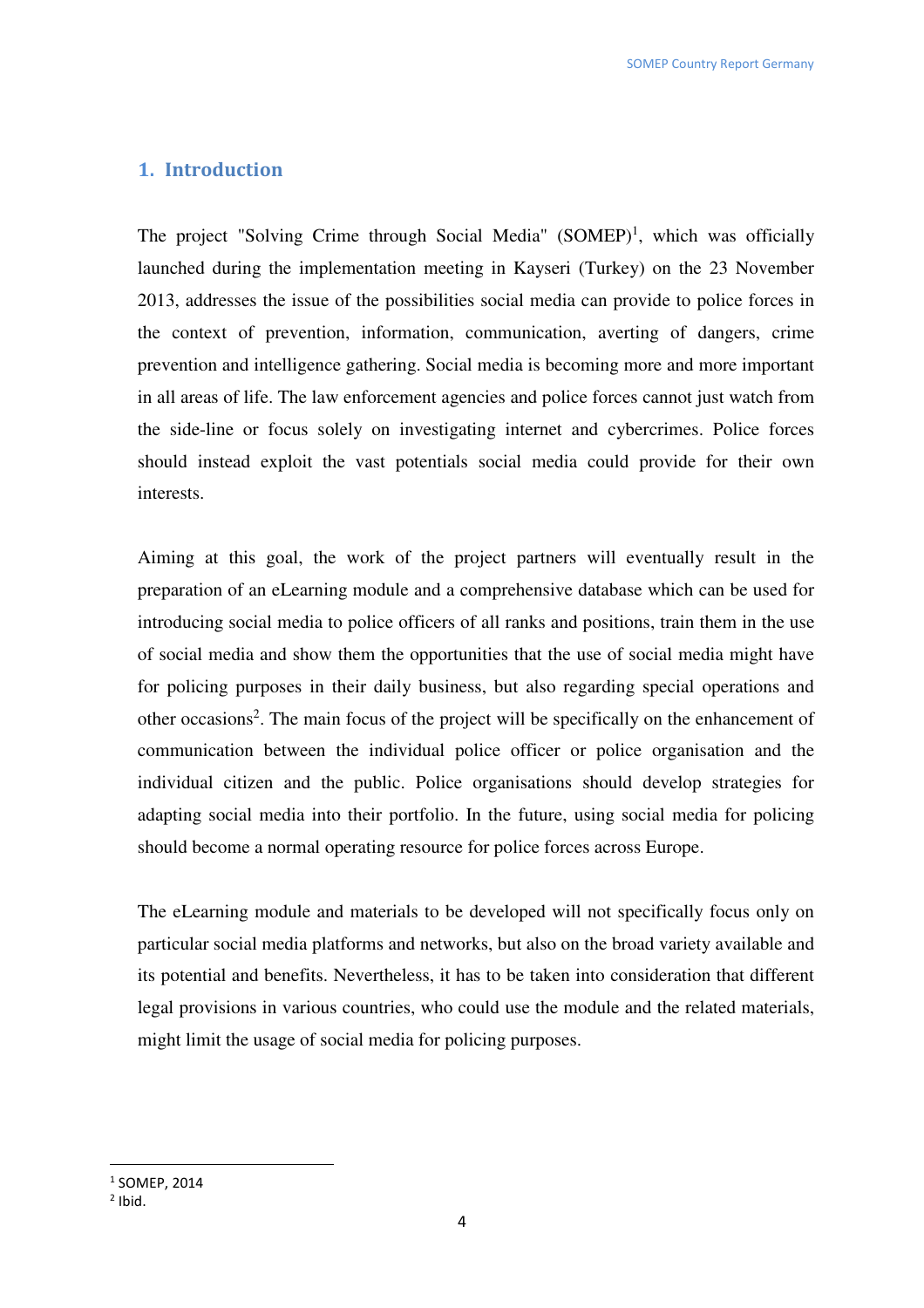Since SOMEP is also an innovation transfer project, relevant research results of the COMPOSITE<sup>3</sup> project, in which the University of Applied Sciences of the State Police of Brandenburg is also involved, needs to be integrated into the project and will influence the outcome not insignificantly. The COMPOSITE results in some way set the direction for SOMEP.

The purpose of this country report is to publish the results of further research about the current state of play in Germany regarding the type and scope of the utilisation of Social Media by police organisations throughout the country. This draws the right conclusions when it comes to estimating the knowledge regarding Social Media amongst police officers and the necessary training requirements.

#### **2. COMPOSITE Findings for Germany**

SOMEP is building on the content and at least in basic terms also on the methodological and didactical results of the research project COMPOSITE. Work Package 4 of the COMPOSITE project specifically focuses on the use of social media by European police forces for policing purposes<sup>4</sup>. A comprehensive survey was conducted and representatives of 13 police forces in 10 European countries were interviewed. The results of this research gave an accurate representation about the use of social media by the police in European countries at the end of 2012. The research methods were primarily based on case studies and analysis of the accounts. The case studies show that social media and its professional utilisation by the police can be, under certain circumstances, crucial for the success of police operations, maintaining or restoring public peace and order as well as creating a positive image of the police through active dialogues with the community<sup>5</sup>.

SOMEP also conducts a survey (needs analysis) in order to get a picture about the current knowledge of police officers about social media and to meet their expectations and needs when creating the e-learning module and training materials. In order to do this, SOMEP will be using the qualitative methodological approaches and a slightly amended version of the COMPOSITE survey form.

<sup>3</sup> COMPOSITE, 2014

<sup>4</sup> Denef et al., 2011

<sup>5</sup> ibid.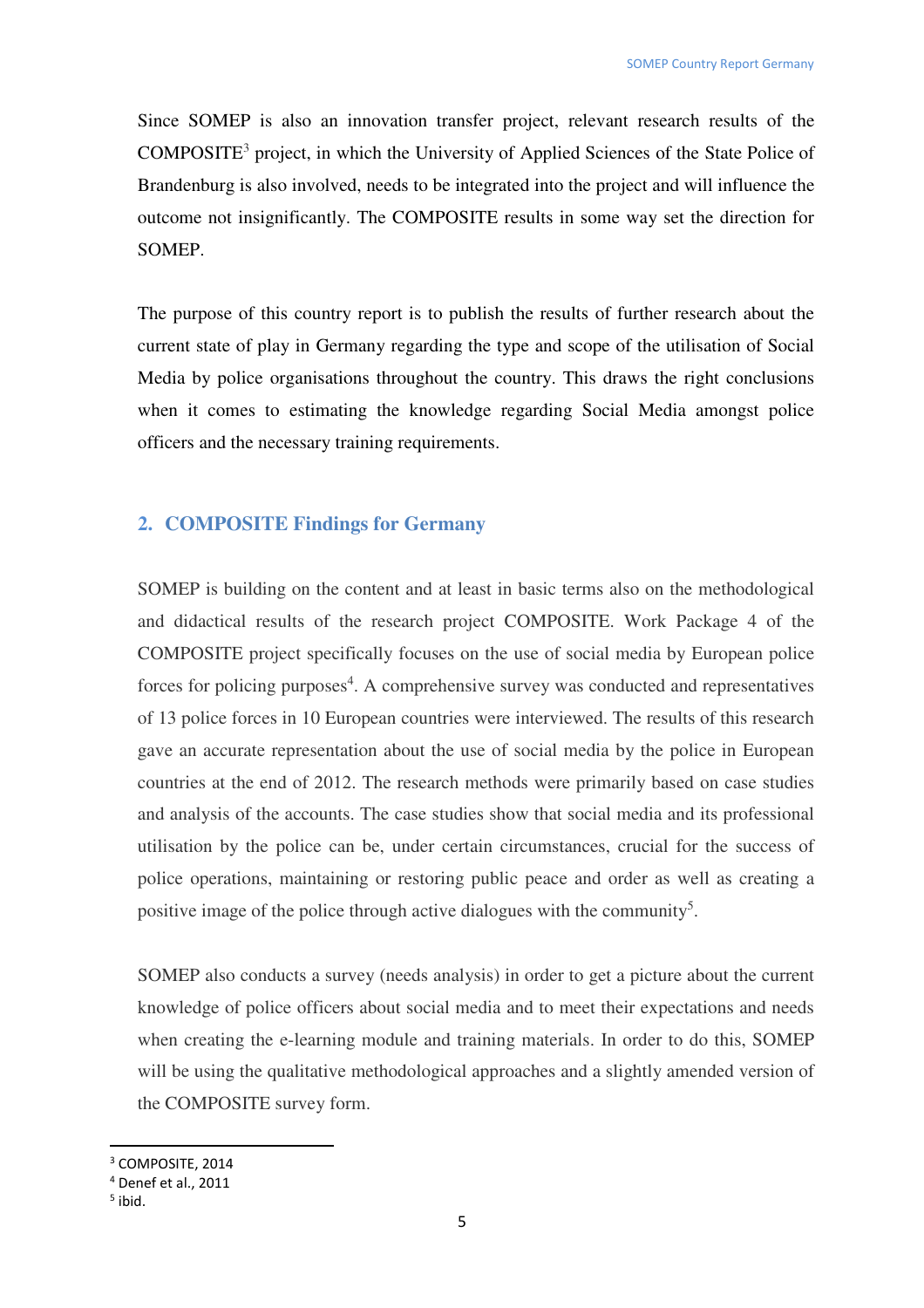The results of this needs analysis will be published in a further report when finished and evaluated. This is the sort of innovation transfer envisioned by the EU Commission.

Unfortunately, the outcome of the COMPOSITE survey does not provide any useful data regarding the use of social media by the German police since there was only one reply to the survey from German police representatives<sup>6</sup>. This is why the results for Germany cannot be considered to be representative, let alone to get a full picture about the current state of affairs in this matter.

## **3. Methods of Data Collection**

Since the data collected and provided by COMPOSITE cannot be used to draw any conclusion about the use and acceptance of social media by police forces and police officers in Germany, further research had to be conducted to get a picture in this regard.

In addition and complementary to the methodological approach used by the COMPOSITE team, this country report was prepared by using a multi-methodological approach. For this, the project researchers observed social media applications which could possibly be used by police forces for various policing purposes and could be beneficial for the effectiveness, efficiency or reputation of the police, no matter to what extent. This was done by way of a qualitative survey. The collected data is not representative but the results give a fair idea about if and in what way the police forces use social media as part of their policing repertoire.

Furthermore, online research was undertaken to find out, how many police organisations on local, state or federal level use one or more of the various social media platforms for communication, information, prevention, investigative and other purposes.

To this end the known social media platforms – Facebook, Twitter, YouTube, Instagram – have been analysed for official accounts of police organisations or individual police officers by using corresponding search parameters<sup>7</sup>.

<sup>6</sup> Bayerl, 2012

<sup>&</sup>lt;sup>7</sup> Search parameter consisted of "Polizei + Facebook [using the names of the various social media platforms],

<sup>&</sup>quot;Polizei und Soziale Netzwerke [using the names of the various social networks]", "Polizei + Präsenzen +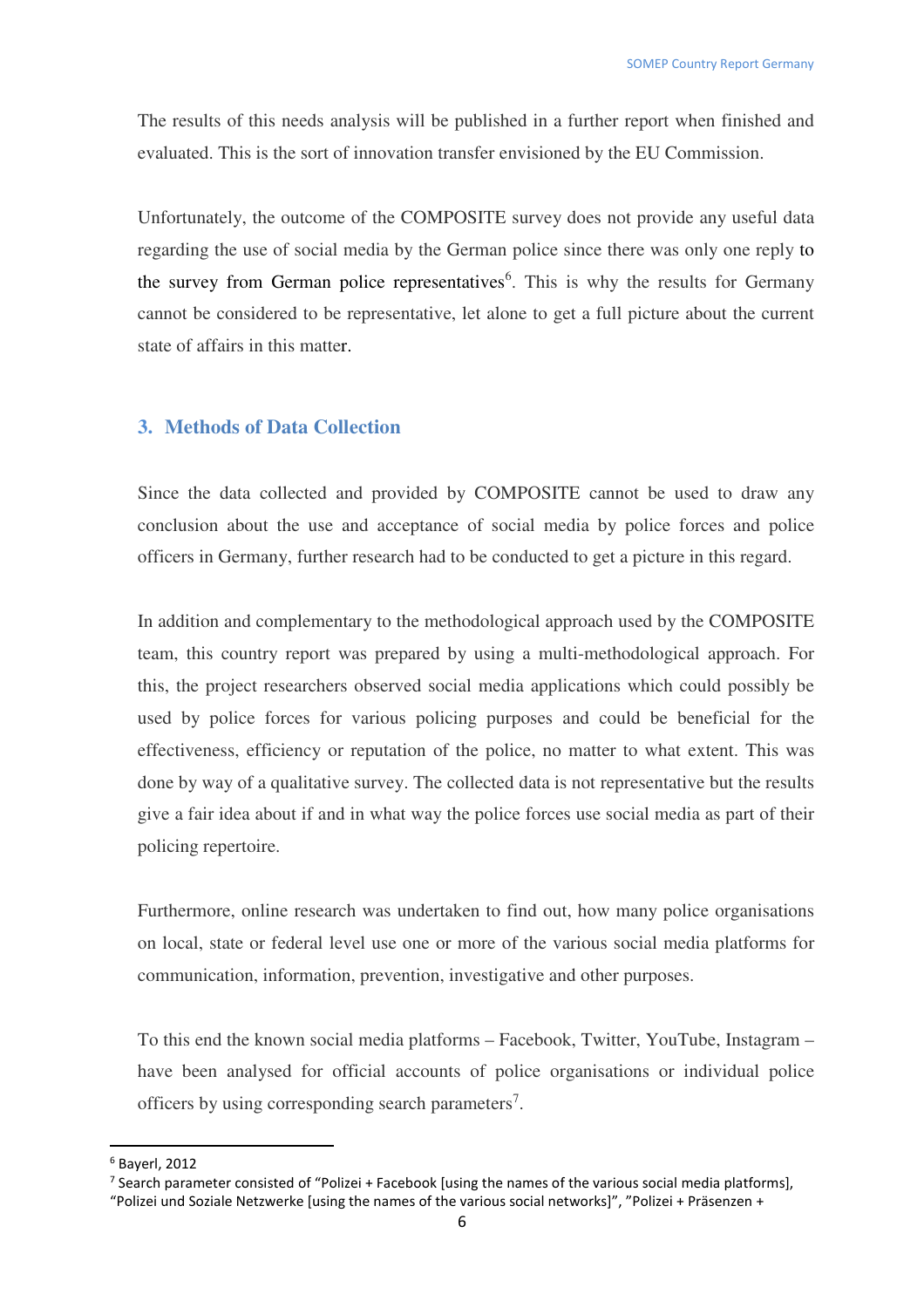Additionally, on the one part official police websites were analysed for hints and links to social media used by these respective police organisations and secondly search engines were utilised using the already described search parameter. The survey was conducted from the 15 February to 31 March 2014. Moreover, the experience of the involved researchers and advising police officers were used to obtain a comprehensive view of the visible police presence in social media. Naturally, the outcome is also based on extensive literature research in the German-speaking area.

After the assessment of the number of existing social media appearances, these appearances were analysed according to the purposes for which they are used by the respective police force. For that, seven fields of police activities<sup>8</sup> were identified and used to analyse and compare the appearances.

#### **4. Structure of the German Police**

<u>.</u>

Since Germany is a federal republic, the country is politically divided into 16 federal states (Länder). These states are responsible for providing safety and maintaining public peace and order within their own territory. Policing is a matter of the individual states (Länder). This means, the states have their own police forces (state police) and police laws. The state police are responsible for a variety of policing and investigations with the exception of fighting terrorism. The  $BKA<sup>9</sup>$  (Bundeskriminalamt – Federal Criminal Police Office), which belongs to the federal police, has the sole responsibility of fighting terrorism and conducting investigations as well as international cooperation and data exchange in this regard. The federal police are responsible for securing the borders and providing security at airports, train stations and on the rail network. This means that Germany has 17 police forces, each of which have a different approach to social media when it comes to using it for their own purposes. In most of the cases, these police forces are subdivided into several police organisations, not necessarily with a hierarchical relationship between them.

Internet", "Polizeibeamter + Twitter [using the names of the various social media platforms], "[Using the names of the various police forces] +Soziale Medien [using the names of the various social media platforms]" <sup>8</sup> Table 2: Policing Purposes for Using Social Media, page 10 of this report 9BKA, 2013 I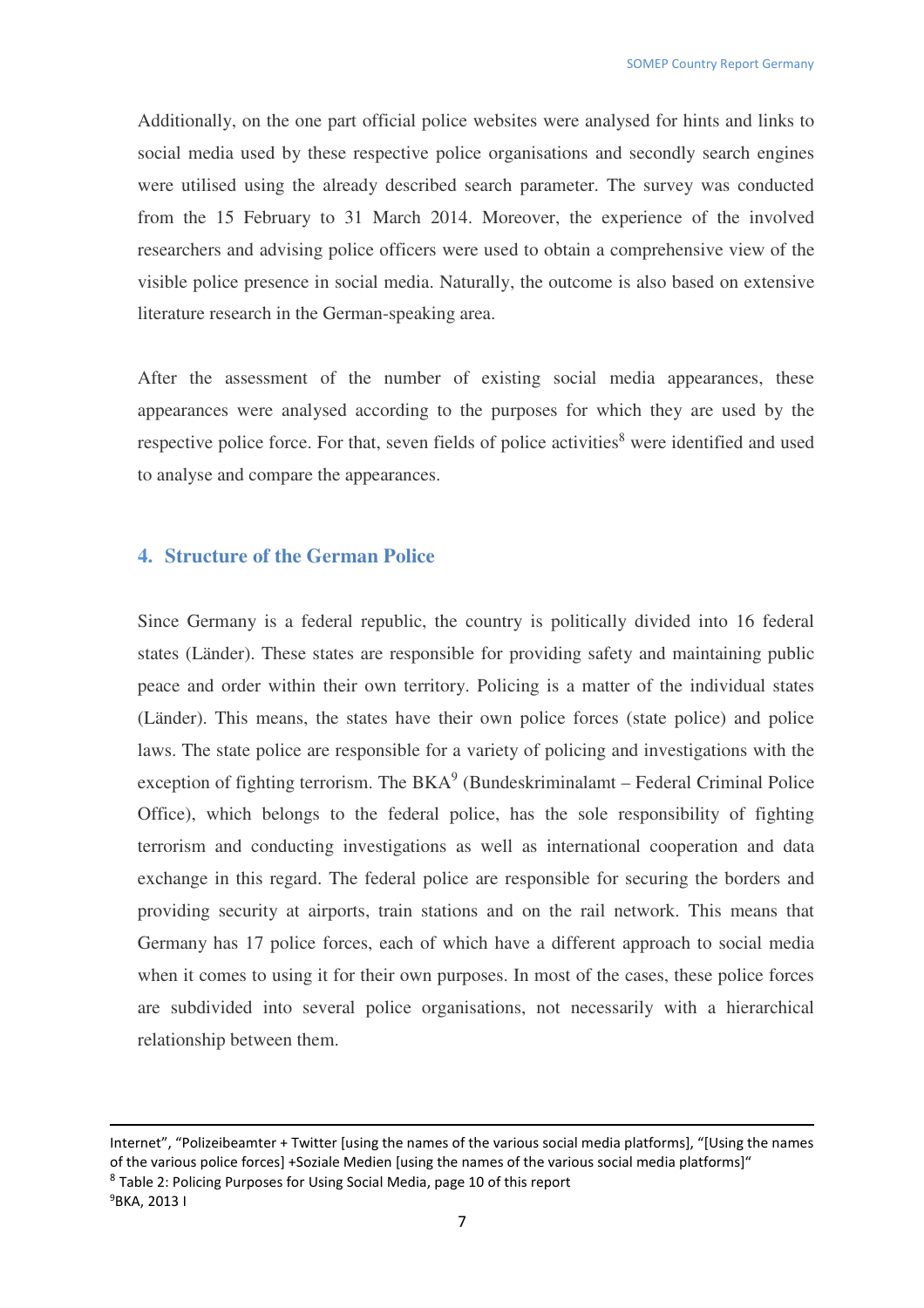For instance, the University for Applied Science of the Police of Brandenburg is present in three social media platforms, whereas the Police Directorate of Brandenburg, which is solely responsible for maintaining public peace and order in the whole state, is not present at all.

What has to be highlighted in this regard, is that crime prevention is the sole responsibility – and in most of the state police laws explicitly codified<sup>10</sup> – of the police in Germany and one of its main tasks.

#### 5. The Use of Social Media by German Police Forces

It is remarkable that there is no common approach on this issue amongst Germany's police forces, since there are no federal guidelines or regulations on the use of social media. Such guidelines of regulations do not even exist at state level, which makes it difficult, if not impossible, to develop a common approach on this subject.

When looking at the various qualitative and quantitative levels of social media usage by police forces across Germany, we only see patches in the landscape. Despite the fact, that social media is a common appearance these days, the police in Germany are still reluctant to recognize the benefits for policing. For example, communication with the public is still mostly one-sided and limited to informing the citizens via sterile press statements. The use of social media for publically tracing wanted criminals or missing persons is still quite limited by criminal procedure law and data protection regulations, which are rather strict on this issue and tightly handled in Germany.

The usage of social media by the German police is still in its infancy. The German police forces and organisations currently have some social media accounts (Facebook and Twitter being at the forefront), most of which are run by police directorates of the state police; only a few of them are central state police accounts<sup>11</sup>. Since there is no common policy, the design of the appearances are decided on by the police force which has set up the account. An official corporate design is completely devoid.

<sup>10</sup> BbgPolG, 2013 - §1 Abs 1 i.V.m §2

<sup>11</sup> RLP, 2014 ; MV, 2014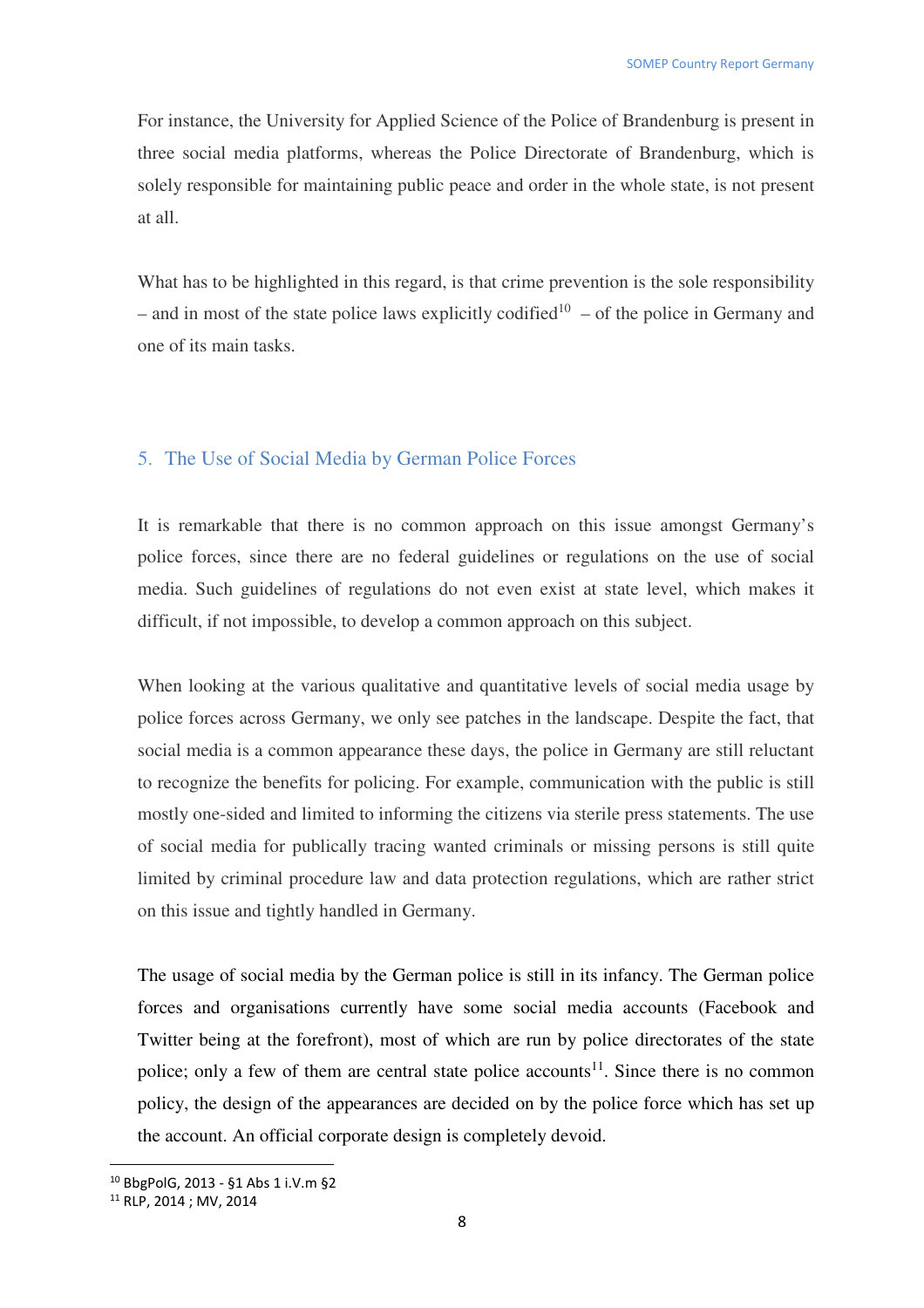Some of the Facebook accounts are so called fan pages which are, to a great extent, only used to improve the reputation of the respective police force or organisation. A number of these accounts are poorly administrated and the information posted is trivial, outdated or contains no more than the regular press statements. In a lot of cases low numbers of followers show the slow interest from the public in visiting these pages, getting information, or posting useful information or remarks. However there are also rather good examples of social media presence of police forces, containing a broad variety of information, which are useful for the public. The administrators of these appearances seem to be well trained and effective at communicating with the public.

When discussing the appearances of police officers in social media, consideration must be given to the fact that private and professional usage cannot be separated any longer. Police officers use their private accounts to post relevant (unrestricted) police issues or prevention advice, which in both cases helps to maintain the positive image of the police. Most of the people, who are linked to a police officer by social media networks, know about the profession of the individual officer and see those posts from this particular perspective. In addition it can be assumed that not only a few police officers, even if their forces do not officially use it, use social media for research purposes for example. It is quite common among police officers, who privately use social media like Facebook or Twitter, to also use these platforms for official purposes, for example to look for persons who need to be contacted for various reasons.

Although Germany is relatively poorly positioned regarding this matter, it does not automatically mean that German police officers have not recognized social media as a natural area for policing activities and professional communication.

#### **5.1. Overview of Police Social Media Accounts in Germany**

The table below presents the findings of the research done, showing the number of social media accounts by federal and state police organisations, broken down by states. It becomes obvious that the police in some states like Lower Saxony and North Rhine-Westphalia are much more active in the use of social media than others. According to this research, police forces of 5 out of 16 states currently do not use social media at all.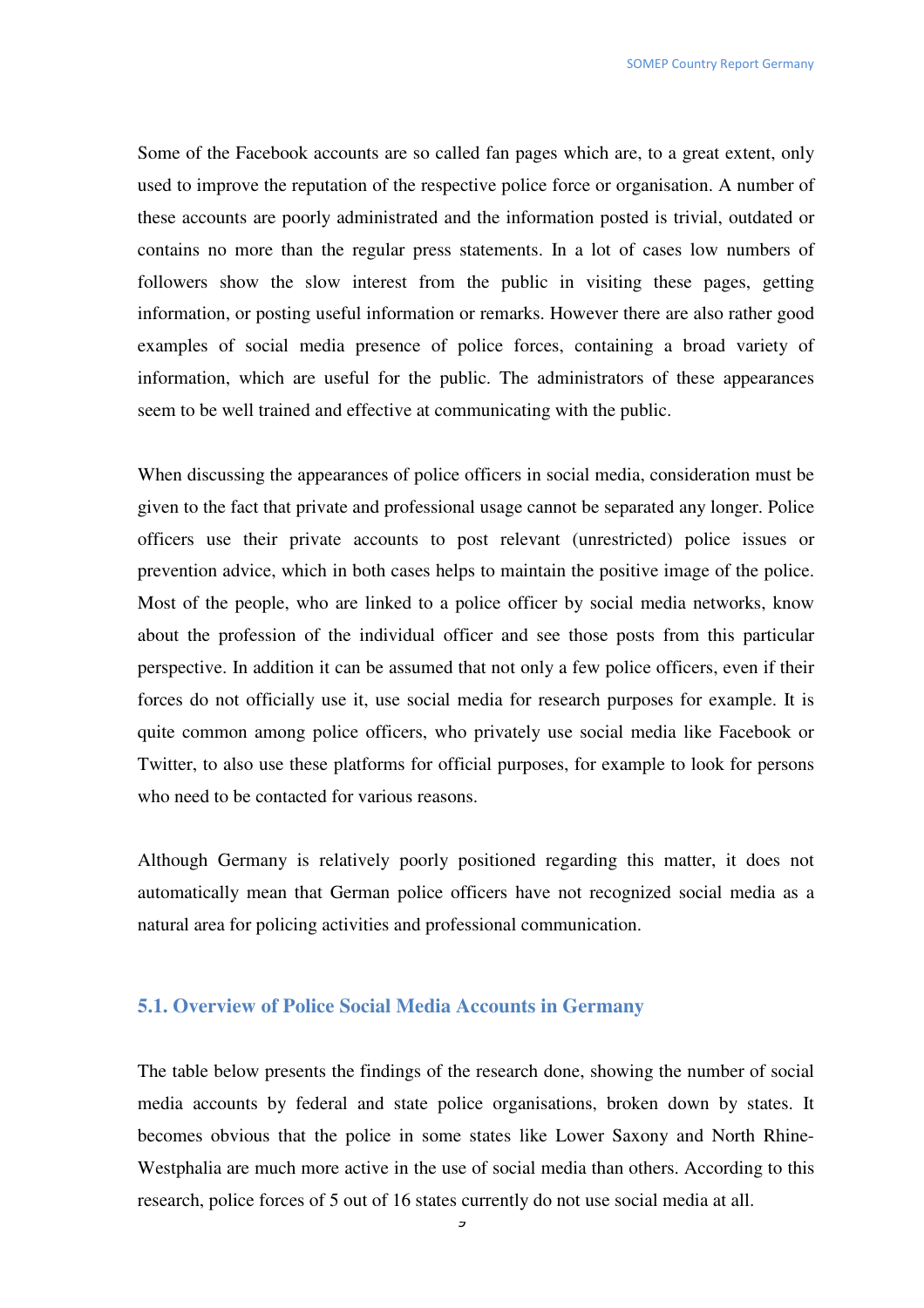| <b>Federal or State Police</b>    | <b>Facebook</b> Twitter YouTube |                |                | <b>Other</b>   |
|-----------------------------------|---------------------------------|----------------|----------------|----------------|
| Lower Saxony                      | 8                               | $\overline{0}$ | $\overline{0}$ | $\overline{0}$ |
| <b>Brandenburg</b>                | $\overline{1}$                  | $\overline{1}$ | $\overline{1}$ | $\overline{0}$ |
| Hesse                             | $\mathbf{1}$                    | $\overline{1}$ | $\mathbf{1}$   | $\overline{0}$ |
| <b>Rhineland-Palatinate</b>       | $\overline{2}$                  | 3              | $\overline{0}$ | $\overline{0}$ |
| North Rhine-Westphalia            | 8                               | $\overline{4}$ | 1              | $\overline{0}$ |
| Baden-Württemberg                 | $\overline{3}$                  | $\mathbf{1}$   | $\theta$       | $\overline{0}$ |
| Mecklenburg-Western Pomerania     | $\overline{2}$                  | $\mathbf{1}$   | $\overline{0}$ | $\overline{0}$ |
| Federal Police (BKA, GSG9,        |                                 |                |                |                |
| German Police University, Federal |                                 |                |                |                |
| Police)                           | $\overline{4}$                  | $\overline{0}$ | $\theta$       | $\mathbf{1}$   |
| Saxony                            | $\mathbf{1}$                    | $\overline{2}$ | $\theta$       | $\theta$       |
| <b>Berlin</b>                     | $\overline{0}$                  | $\overline{2}$ | $\overline{0}$ | $\overline{0}$ |
| <b>Bavaria</b>                    | $\overline{0}$                  | $\overline{0}$ | $\overline{0}$ | $\overline{0}$ |
| <b>Bremen</b>                     | $\overline{0}$                  | $\overline{0}$ | $\overline{0}$ | $\overline{0}$ |
| Hamburg                           | $\mathbf{1}$                    | $\overline{0}$ | $\overline{0}$ | $\overline{0}$ |
| Schleswig-Holstein                | $\overline{0}$                  | $\overline{0}$ | $\overline{0}$ | $\overline{0}$ |
| Saxony-Anhalt                     | $\overline{0}$                  | $\overline{0}$ | $\theta$       | $\overline{0}$ |
| Thuringia                         | $\mathbf{1}$                    | $\overline{0}$ | $\overline{0}$ | $\overline{0}$ |
| Saarland                          | $\overline{0}$                  | $\overline{0}$ | $\overline{0}$ | $\overline{0}$ |
| inaktiv accounts                  | $\overline{0}$                  | 36             | $\overline{0}$ | $\overline{0}$ |
| Total                             | 32                              | 51             | $\overline{3}$ | $\mathbf{1}$   |

Table 1: Number of Social Media accounts of the federal and state police

**Facebook** (32 accounts countrywide) is by far the most popular social media utilised by German police forces, followed by Twitter (15 accounts, deducting the idle accounts). The use of Twitter for policing purposes is not as common and widespread as Facebook. There are less official accounts of police forces, and as far as we have gathered, no duty Twitter account of an individual police officer in Germany. This also applies to Facebook. In a few cases the number of followers shows a quite broad interest in what the police have to tell but in other cases the number is rather low.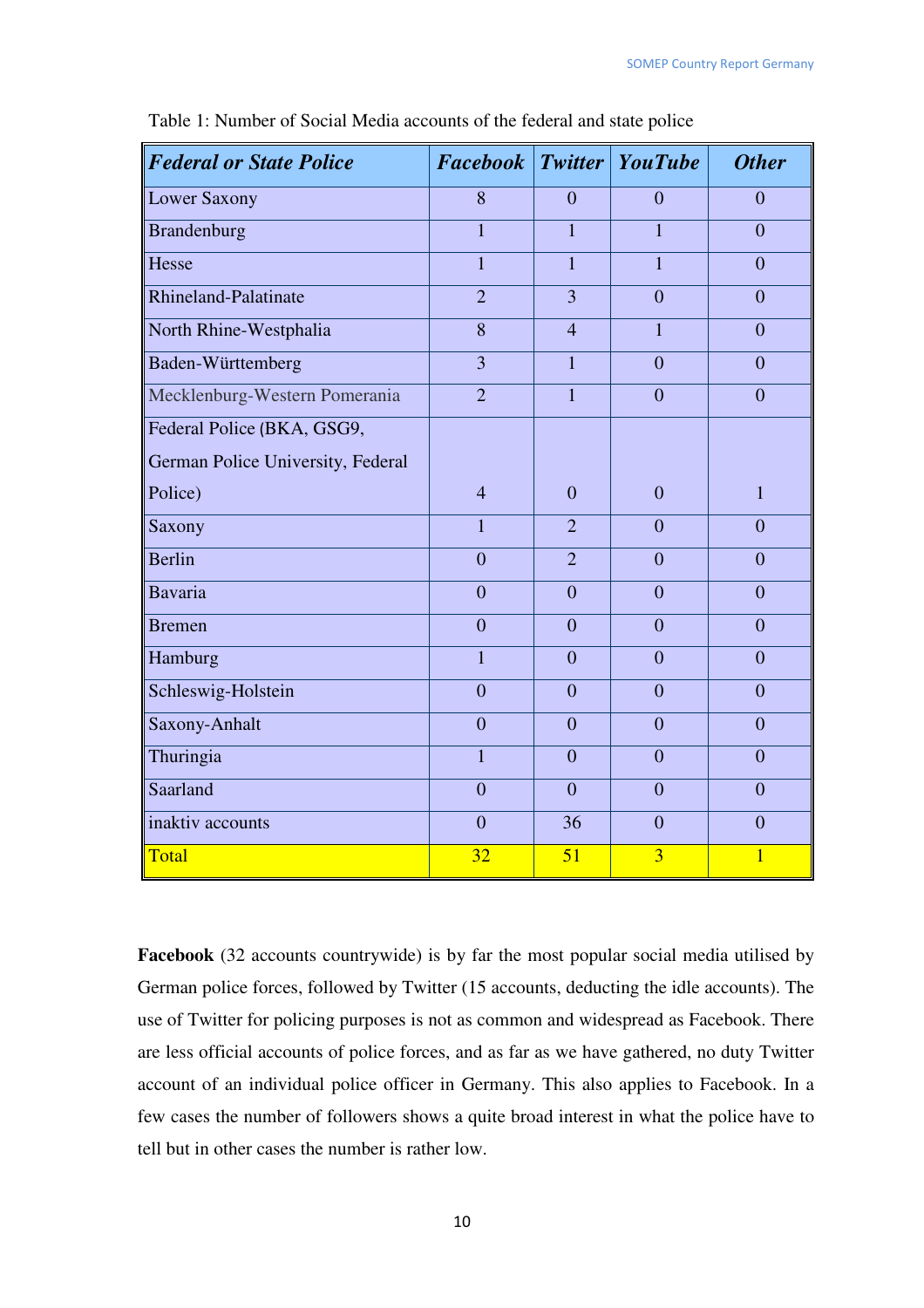This could be due to the potentially dull content of the page; the communication style not being oriented towards the target audience; or simply the lack of popularity of Twitter in a certain region or among the target group.

The research also revealed that 36 **Twitter** accounts of German police organisation lie idle. There might be several reasons for setting up the accounts in Twitter and Facebook without tweeting or posting anything so  $far<sup>12</sup>$ . The police may have lost interest in using Twitter or they just wanted to occupy the space to avoid that others step in and use the name for an unofficial or private appearance or they stopped the activities immediately after setting up the account due to legal reservations. There is a good chance that private persons or corporations use and block the names of police forces for not too police friendly purposes. For instance, the name of the Bavarian police is used for in such a way, using an official looking design $13$ . The same seems to apply to the Facebook account of the BKA or Police of Saxony<sup>14</sup>. There are no visible activities noticeable since the account was set up and the pictures of the NSU members were posted.

**YouTube** only plays a marginal role since it is only used by three police organisations and only for recruitment and representation videos. This goes so far that private persons post police prevention videos on YouTube<sup>15</sup> because the police do not use this media<sup>16</sup>. This is all the more surprising since according to projections YouTube has approx. 36 million users<sup>17</sup> in Germany compared to only 25 million Facebook users<sup>18</sup>.

Other social media platforms were obviously neglected. For instance, there are no police organisations or individual police officers who use WhatsApp to get and stay in contact with the community. The one exception found is the German Police University which uses Foursquare<sup>19</sup>.

l

<sup>17</sup> Ritter, 2014

<sup>&</sup>lt;sup>12</sup> Sachsen, 2013

<sup>13</sup> Beste Polizei, 2013

<sup>14</sup> Sachsen, 2012; BKA, 2013 II

<sup>15</sup> Bayern, 2010

<sup>&</sup>lt;sup>16</sup> Hepp, Fasel, p.84

<sup>18</sup> Statista, 2014

<sup>19</sup> DHPol, 2014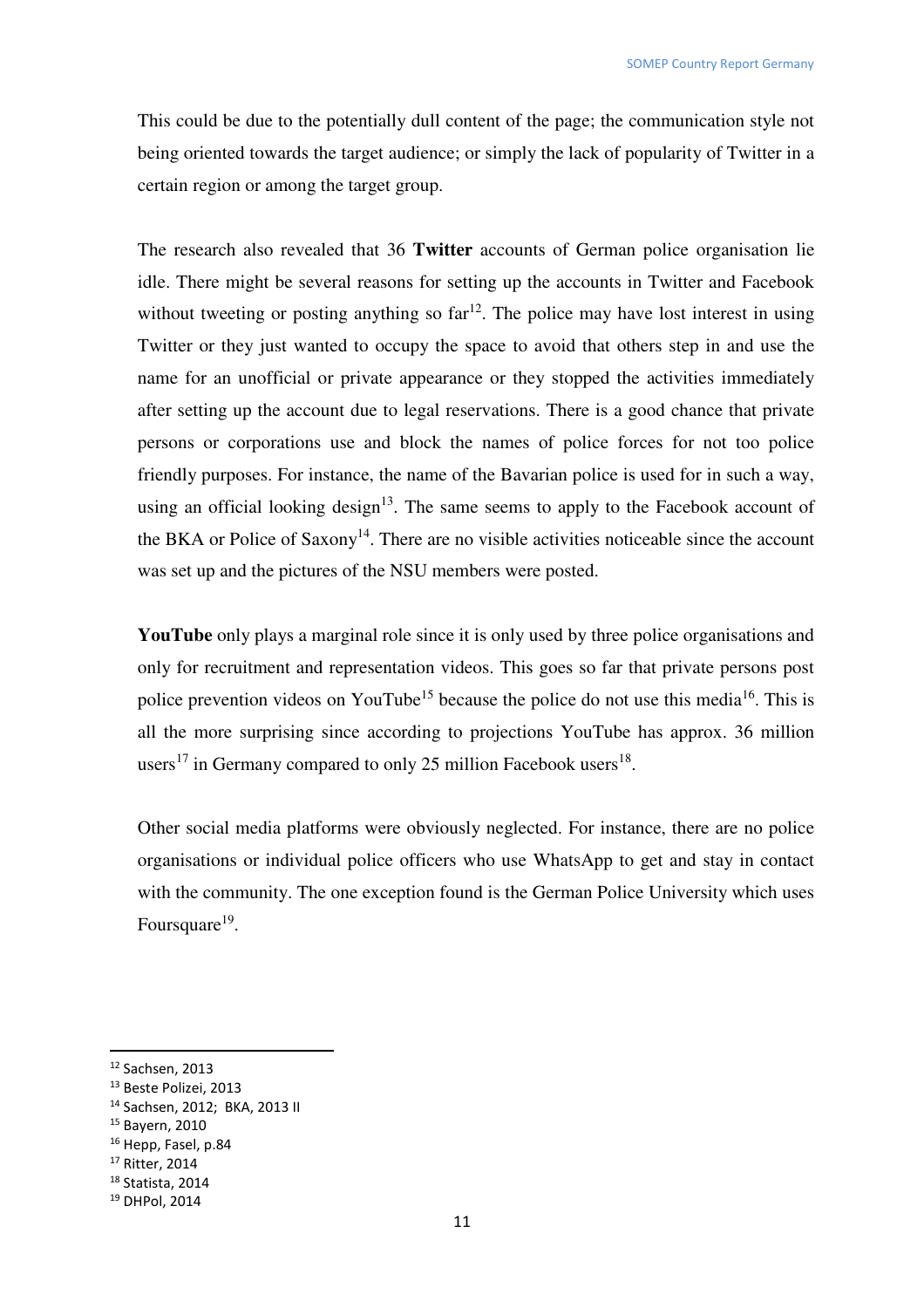#### **5.2. Purposes for which Social Media is Used by German Police Forces**

Table 2 shows for which purposes social media is being used by German police forces. Facebook is mostly used to inform the public about criminal investigations (19) combined with requests to the public to come forward with information regarding these, mostly unsolved, crimes (19). Furthermore, in a high number of cases (16) Facebook is also used for crime, road traffic prevention activities and advice, as well as recruitment (14) and the related advertisement of job vacancies. Also traffic issues (14) like information about road accidents, traffic checks and speed controls are very often seen on Facebook pages. There are a few police accounts which almost exclusively focus on this topic. Looking for wanted persons (12) is also well rated in this research since some police organisations quite regularly post information about known or unknown wanted criminals, including pictures, CCTV footage or identikit pictures of culprits. Warnings of emergencies, dangers and disasters seem to be reserved to Twitter since this issue is rarely (2) covered by Facebook pages. Almost the same applies to information about public events and related police operations (6).

It was noted that there is less information posted on Twitter than on most (not all) of police Facebook accounts. The significant difference between Facebook and Twitter is the use of Twitter for real time information regarding ongoing events (10) like public demonstrations, football games, traffic restrictions and disasters with much less emphasis for requesting information from the public (5) and information about criminal investigations (4). This means that German police forces use Twitter almost in the same fashion as the Greater Manchester Metropolitan Police and the London Metropolitan Police but not on the same scale. In a number of cases (8) Twitter is also used for spreading crime and road collision prevention advice. On the other hand, Twitter is barely used for recruiting (1), prestige advertising (4) or searching for wanted criminals and missing persons (2).

It can be summarized that both social media platforms Facebook and Twitter are used for similar purposes but with a different weighting.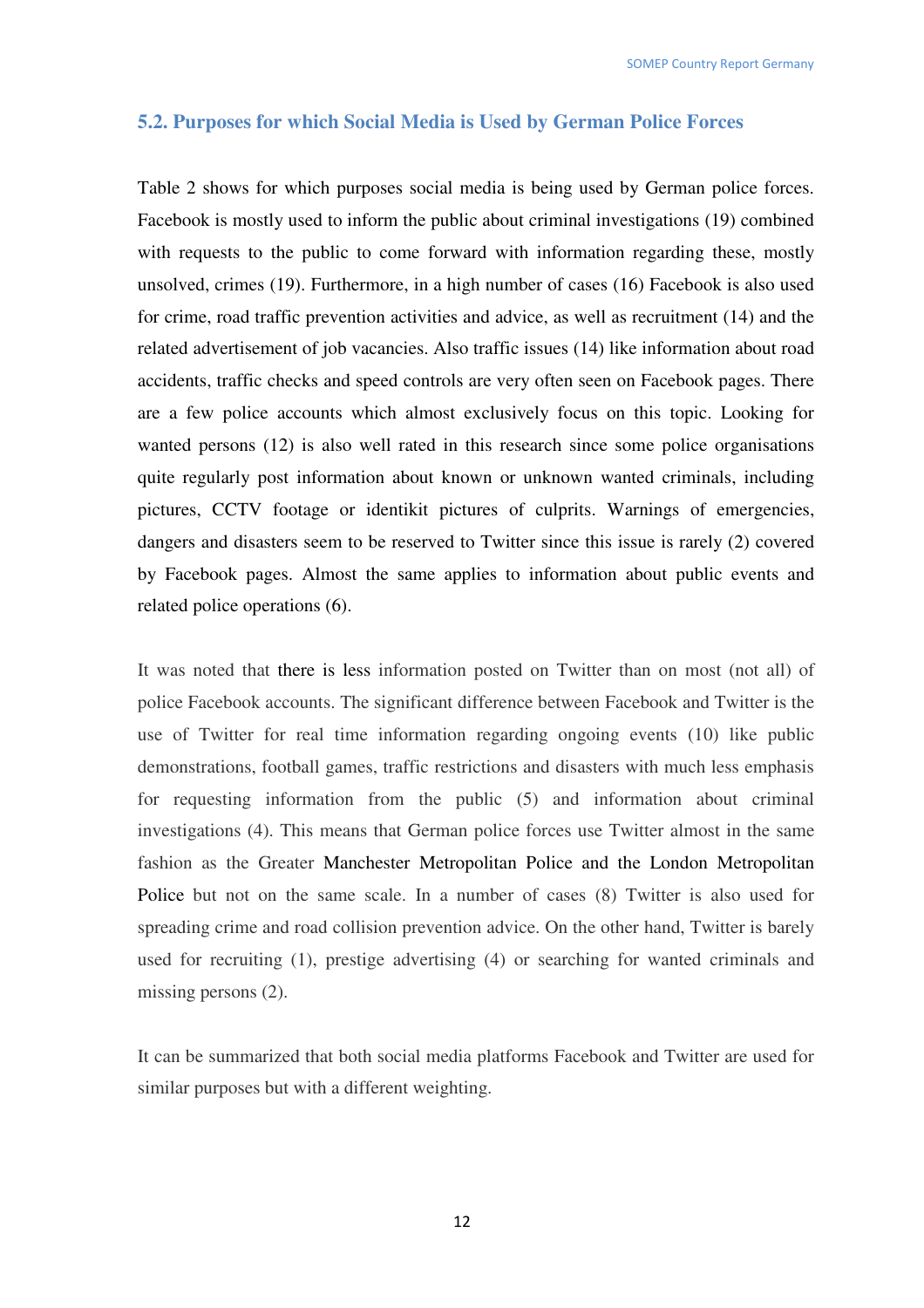

Table 2: Policing Purposes for Using Social Media

#### **5.3. Further Social Media Platforms**

According to the research done for this report, the German police organisations currently do not use other social media platforms (WhatsApp, Instagram, Blogs etc.) except for Facebook, Twitter and to a limited extent YouTube. As aforementioned, the German Police University is the only exception since it uses Foursquare<sup>20</sup>.

## **5.4. Police Websites**

A common way of presenting the federal or state police, is the use of websites on which information in press release style, statistics and traffic warnings is posted. Despite the fact that websites are not considered to belong to social media in the narrow sense of the word, they play an important role when talking about the presence of the police in digital media. But this report addresses such sites only in general terms.

 $20$  Ibid.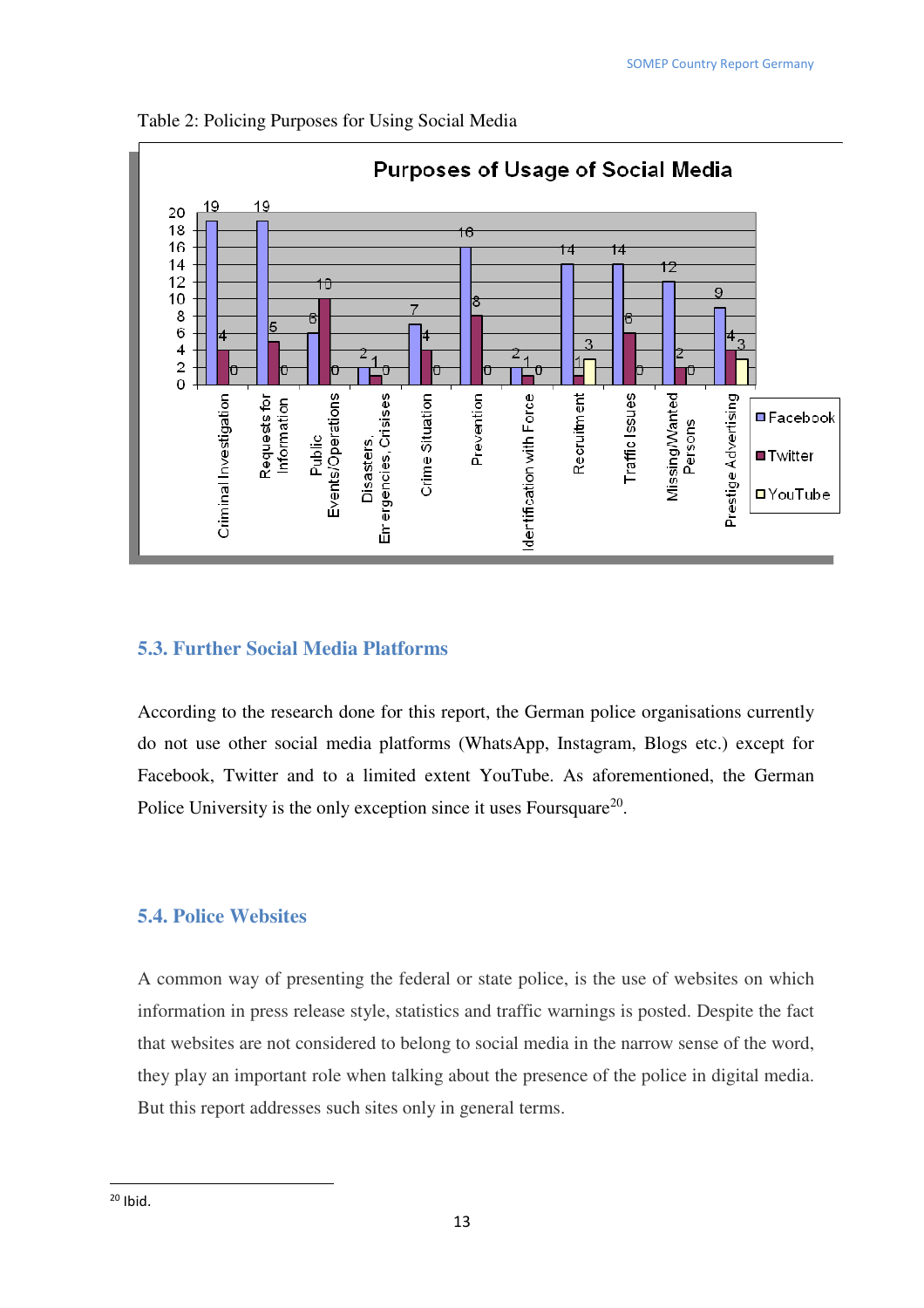One part of such a presence is also a so called internet police station (internet police station of the Brandenburg police<sup>21</sup>). Citizens can use this virtual police station to report crimes, give hints to the police or file complaints. These virtual police stations cannot replace the emergency numbers since they are not permanently monitored and an immediate response cannot be guaranteed. But this is emphasized on all of these websites. Citizens who have filed a report receive automatically generated replies from the system stating that their report has been received and forwarded to the respective police organisation, department or law enforcement agency (if the subject is beyond police responsibility). Afterwards it is up to the responsible department or agency to inform the reporter (complainant) about the state of affairs regarding their cases.

It has to be positively emphasized that some of the police forces try to design their media presences to be more interactive and child/juvenile friendly. For example, the virtual police station of the Brandenburg Police website includes a so called "Children Police Station<sup>"22</sup> which offers games and age appropriate media reports.

Police websites are to a great extent also used to give prevention advice to the public. This advice consists of video footage to protect elderly people against criminals posing as longlost relatives, house burglaries, criminals posing of CID officers, trick thefts and much more. Further prevention advice is given regarding other criminal phenomena like child pornography, corruption, car theft and robberies as well as road traffic issues.

Another key area for the usage of websites by the police is the search for wanted criminals, missing persons and identification of dead bodies, posting pictures, CCTV footage, identikit pictures and facial reconstructions.

<sup>21</sup> Brandenburg, 2014 I

<sup>22</sup> Brandenburg, 2014 II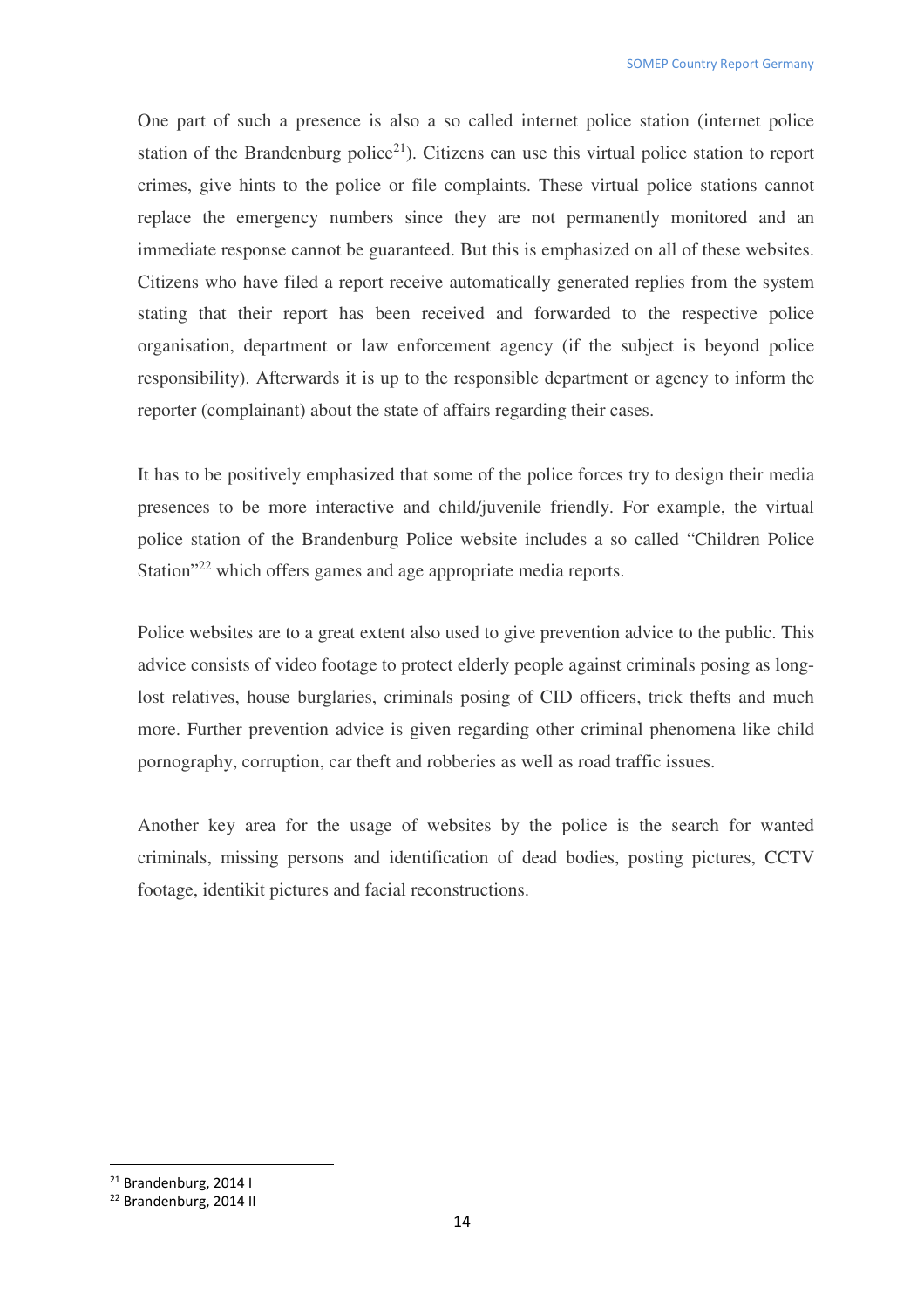#### **5.5. Labour Unions**

In some cases police labour unions (for example,  $GDP<sup>23</sup>$  present themselves in social media. These accounts are not official police accounts and cannot be used for the intended policing purposes. The main themes are collective bargaining, violence against police officers, improvement of working conditions and last but not least self-promotion.

#### **5.6. Unofficial Appearances Posing as Police Accounts**

Another phenomenon is that private persons set up unofficial police accounts (for instance, PoliceNews Potsdam Facebook<sup>24</sup> and Twitter<sup>25</sup>) to spread information about the police and police operations. These accounts are not authorized by the police but they can be mistaken for official police accounts by its design and the content of information posted, if one does not read the small print. This proves that others will fill the gap when the police are not present. Posts which look quite official can be mistaken as official police statements and can cause misunderstandings or even provocations if the people who feed the account intend to cause unrest and disseminate false information<sup>26</sup>. The only way to avoid this is by having a professional and well maintained presence in the respective social media. These accounts only copy and post police press statements and sometimes media reports. Amazingly, one of these unofficial accounts (PolizeiNews Berlin<sup>27</sup>) with over 30.000 followers is rather popular.

Since these accounts are not official police accounts and the origin of the information posted is of dubious origin, they are therefore not considered any further.

<sup>23</sup> GDP, 2014

<sup>24</sup> Potsdam,2014 I

<sup>25</sup> Potsdam, 2014 II

<sup>26</sup> Rüdiger, 2013

<sup>27</sup> Berlin, 2014 I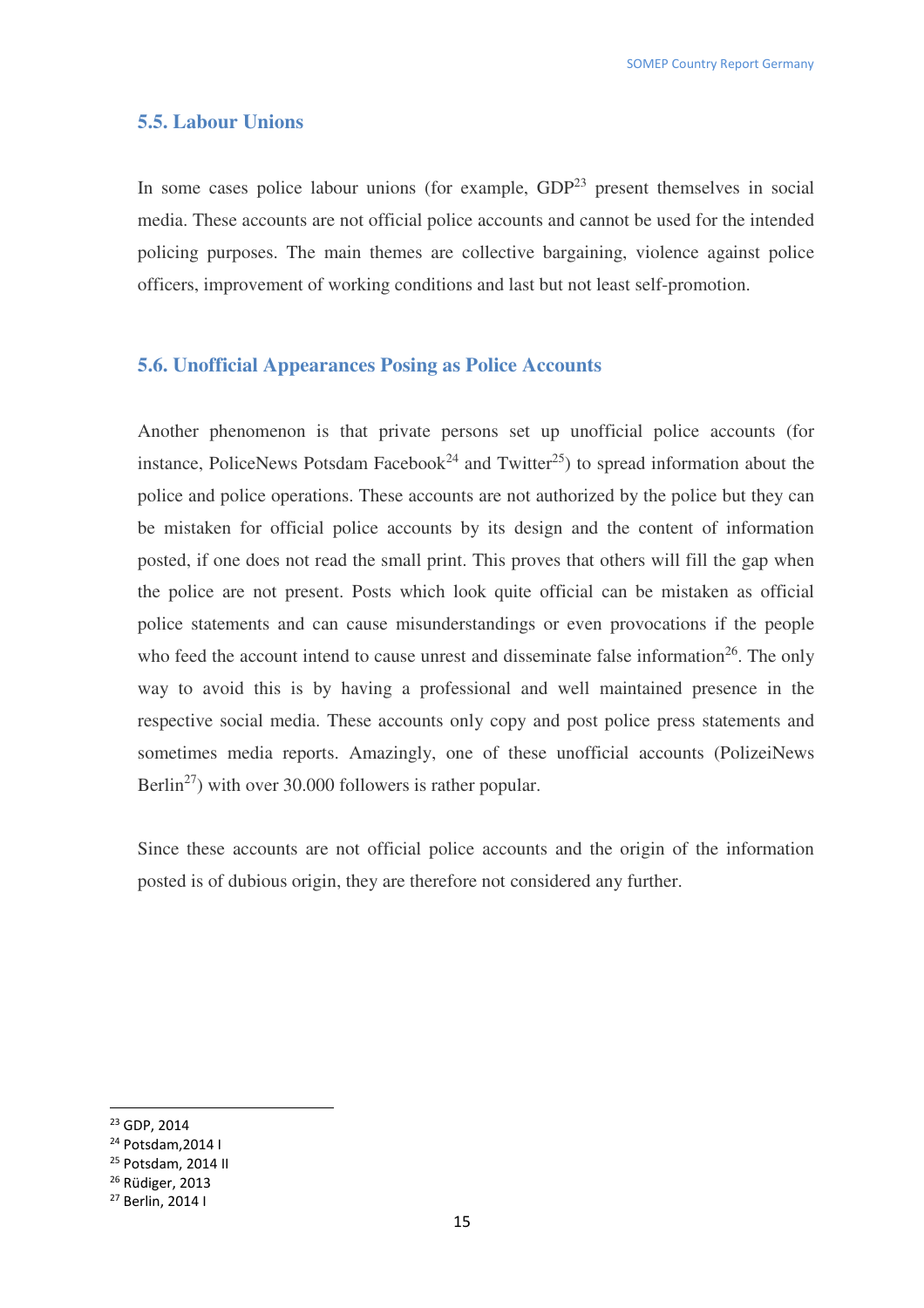### **6. Legal Barriers with Regards to the Use of Social Media by German Police**

According to its population, economic strength and absolute number of police officers, Germany should be a big player in Europe's security architecture and should take a pioneering role in the area of security policy challenges in Europe. However, it is worthwhile to note that the reluctant use of social media - especially in comparison to countries like the Netherland and Great Britain – does not do justice to this role.

Criminologists suggest the reasons for the hesitant adaption of social media as means of policing and area for police activities in particular is due to the national legal regulation<sup>28</sup>. Data protection concerns, especially in connection to public searches for wanted persons, and the principle of legality play a large role in the national discussion.

The German principle of legality states that police officers must prosecute all criminal offences as soon as they learn about them. In order to reinforce this principle, the German legislator created a special criminal offense to prosecute those police officers who do not do that. Particularly problematic, is the fact that police officers do not have leeway and must prosecute also minor criminal offences, even if the victim does not want to report the crime<sup>29</sup>. That means an insult or a minor brawl must be investigated even if the involved persons do not have an interest in the involvement of the police at all. Police officers who do not do that render themselves liable to prosecution. Using this principle of legality for activities in social media could cause an overload, due to the huge number of possible criminal offences detected by police officers monitoring these media platforms or maintaining the police appearance, and could paralyse the police force.

There is already a so-called "shitstorm" on Facebook with several hundreds of in Germany punishable defamatory offences which must be investigated if the police learn about them. That is the reason why the criminal procedure law needs to be modernised and adapted to the new circumstance regarding the use of modern technologies and social media by the police<sup>30</sup>.

<sup>28</sup> Rüdiger/Denef, 2013

 $29$  Ibid.

 $30$  Ibid.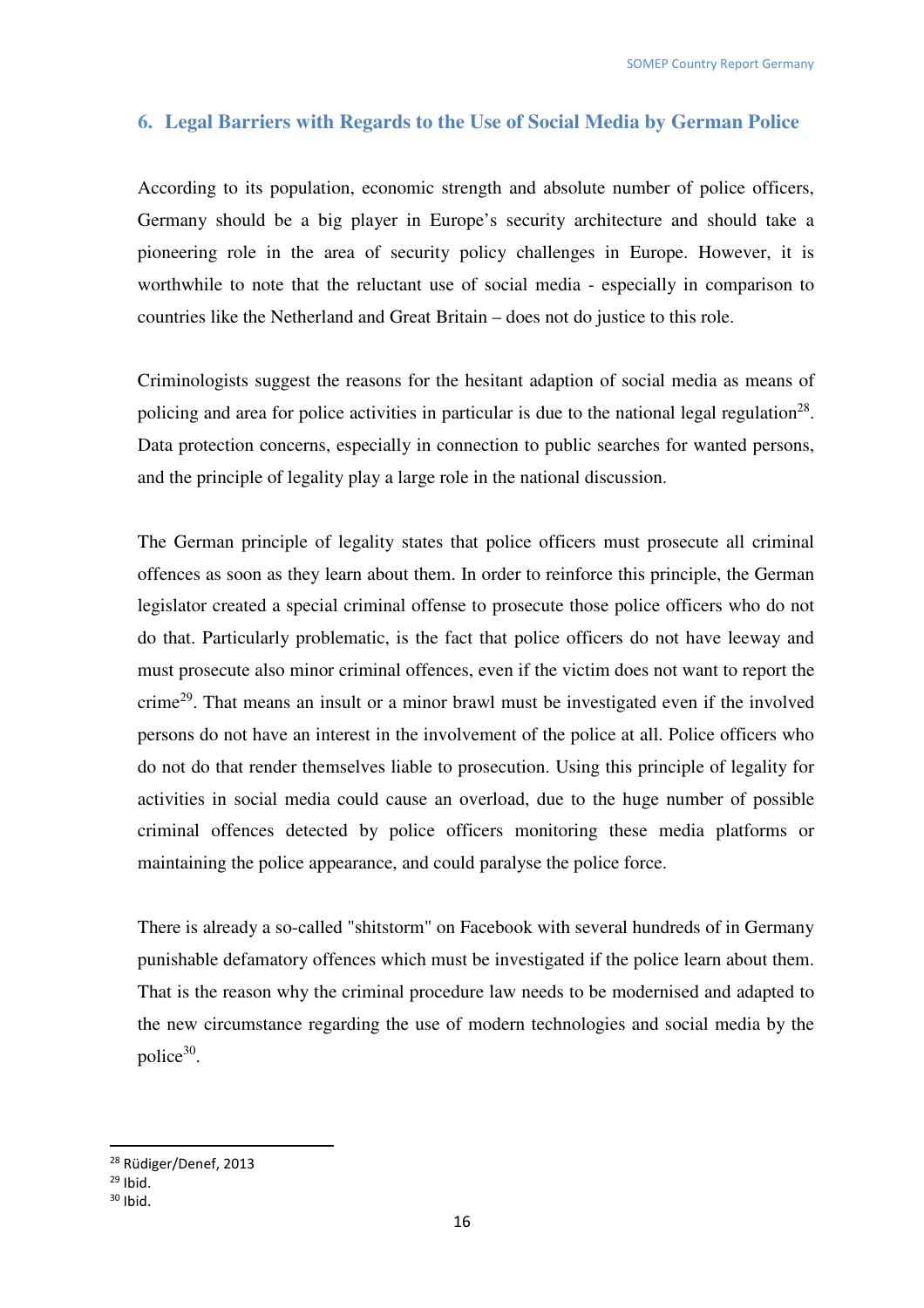## **7. Research on the Usage of Social Media by German Police**

Research about the Internet and social digitalisation are carried out in all relevant fields of science in Germany and beyond. Particular attention is being paid to the problem of cybercrime and crimes committed in or through the Internet by law enforcement agencies. Until recently research and scientific publications in connection with the security sector, almost exclusively focused issues and approaches towards cybercrime in the narrow sense like hacking attempts on critical and /or military infrastructure, Internet sites, identity theft and the spread of malware and viruses.

In Germany the BKA plays a leading role among the law enforcement agencies in the exploration of cybercrime and regularly conducts research symposia<sup>31</sup> and established the "Research Centre Cybercrime". Besides the BKA the federal states also conduct surveys, partly on a greater scale. In 2013 the Ministry of Interior of the state Lower Saxony for example cooperated with the Criminal Research Institute of Lower Saxony<sup>32</sup> to conduct dark field interviews and published the results, which also included findings on victimisation by cybercrime<sup>33</sup>.

Despite the fact that research institutes and law enforcement agencies in Germany address the dark side of the Internet to successfully tackle Internet and cybercrime, considerably less attention is being paid to the emerging risks which go along with the establishment of social media, related necessary change processes and possibilities social media offer for the police and the fulfilment of their tasks and their performance.

One of the few research centres in this regard belongs to the University of Applied Science of the Police of Brandenburg<sup>34</sup>. The staff of this centre research in the fields of communication and interaction risks like cyber grooming, cyber mobbing, sexting, online hate crime, however also addresses the issue of utilisation of social media by police forces for policing purposes.

<sup>31</sup> BKA, 2014

<sup>32</sup> KFN, 2014

<sup>&</sup>lt;sup>33</sup> Niedersachsen, 2013

<sup>34</sup> Grieger, 2013 p.41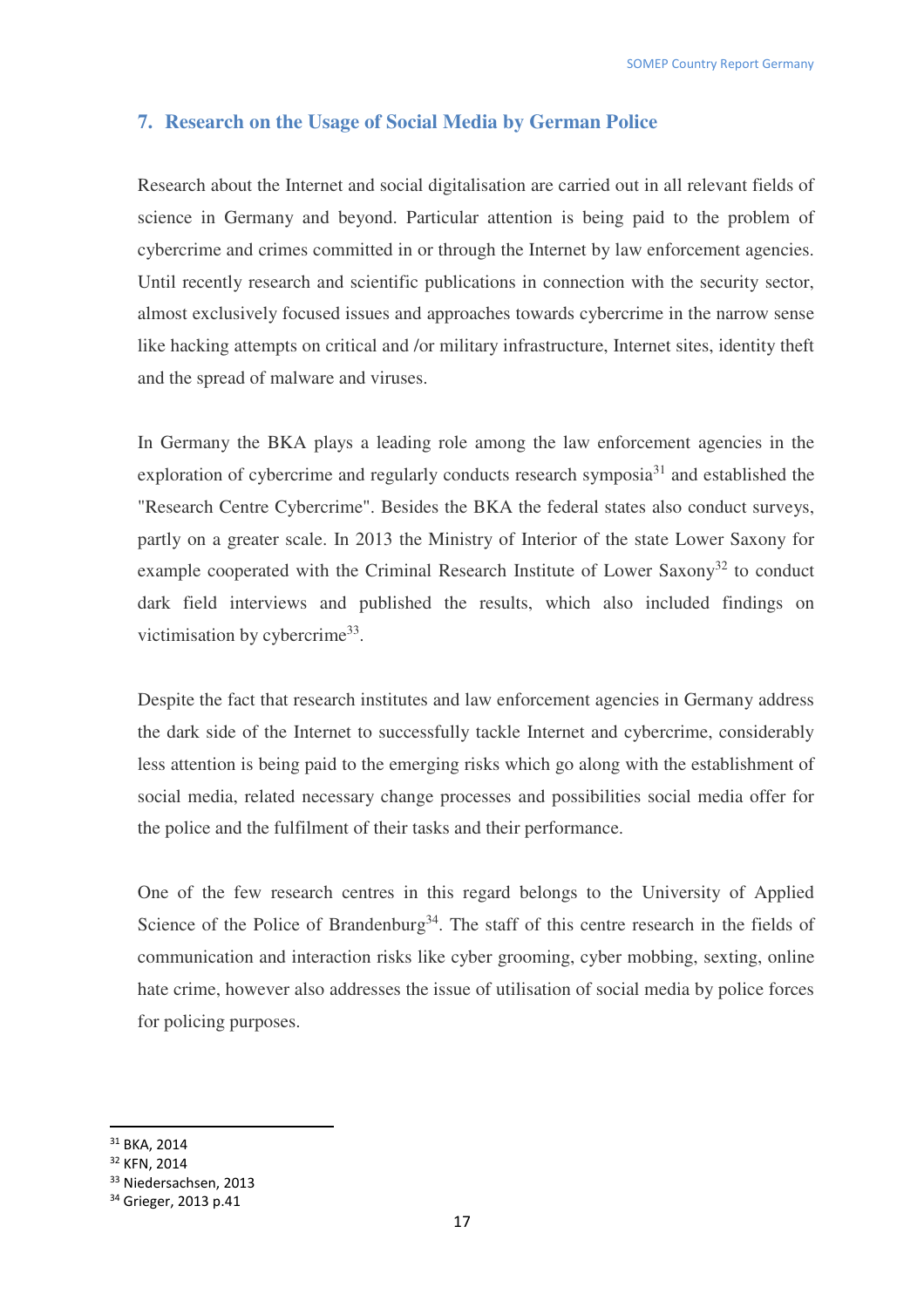Besides a number of publications<sup>35</sup>, representatives of the research centre regularly present the results and achievement at symposia and conferences but also conduct their own scientific events.

On the whole, it must be said that the social-scientific approach on this issue does not play an important role in Germany. Some publications strongly criticize this fact and demand to pay far greater attention to the subject of social media use by police organisations.

#### **8. Summary**

The findings clearly indicate that the use of social media by the German police is still in its infancy. If one compares the widespread use of social media by the National Police of the Netherlands or the Police in Great Britain for instance<sup>36</sup>, Germany's police are far behind in this matter. Besides the lack of awareness among senior command officers about the possibilities that social media can provide for various policing purposes, legal limitations are also an issue which has to be taken into account when assessing the situation regarding this subject. Regulations in the German criminal procedure code as well as the data protections law, drastically restrict the options of publishing pictures and names of wanted or missing people. These restrictions however can be successfully overcome as some of the police social media accounts prove.

The police primarily focus on Facebook and Twitter to set up police presences in social media. There are hardly any accounts in other social media (except for a few YouTube and one Foursquare accounts) to find. Despite the extreme high number of YoutTube users in Germany and the wide range of possibilities for self-promotion, prevention and image advertising, the German police practically neglect this media<sup>37</sup>. Interestingly, no duty accounts of individual police officers in Germany could be found.

Until now, further considerations for the utilisation of smart phone messengers like WhatsApp for direct mobile communication with the publication is completely missing<sup>38</sup>.

<sup>&</sup>lt;sup>35</sup> FHPolBB, 2013; Rüdiger/Denef, 2013

<sup>36</sup> Denef, et al., 2011; Denef, et al.,2012

 $37$  Hessen, 2010 - contains only one video posted a couple of years ago

<sup>38</sup> Rüdiger, 2013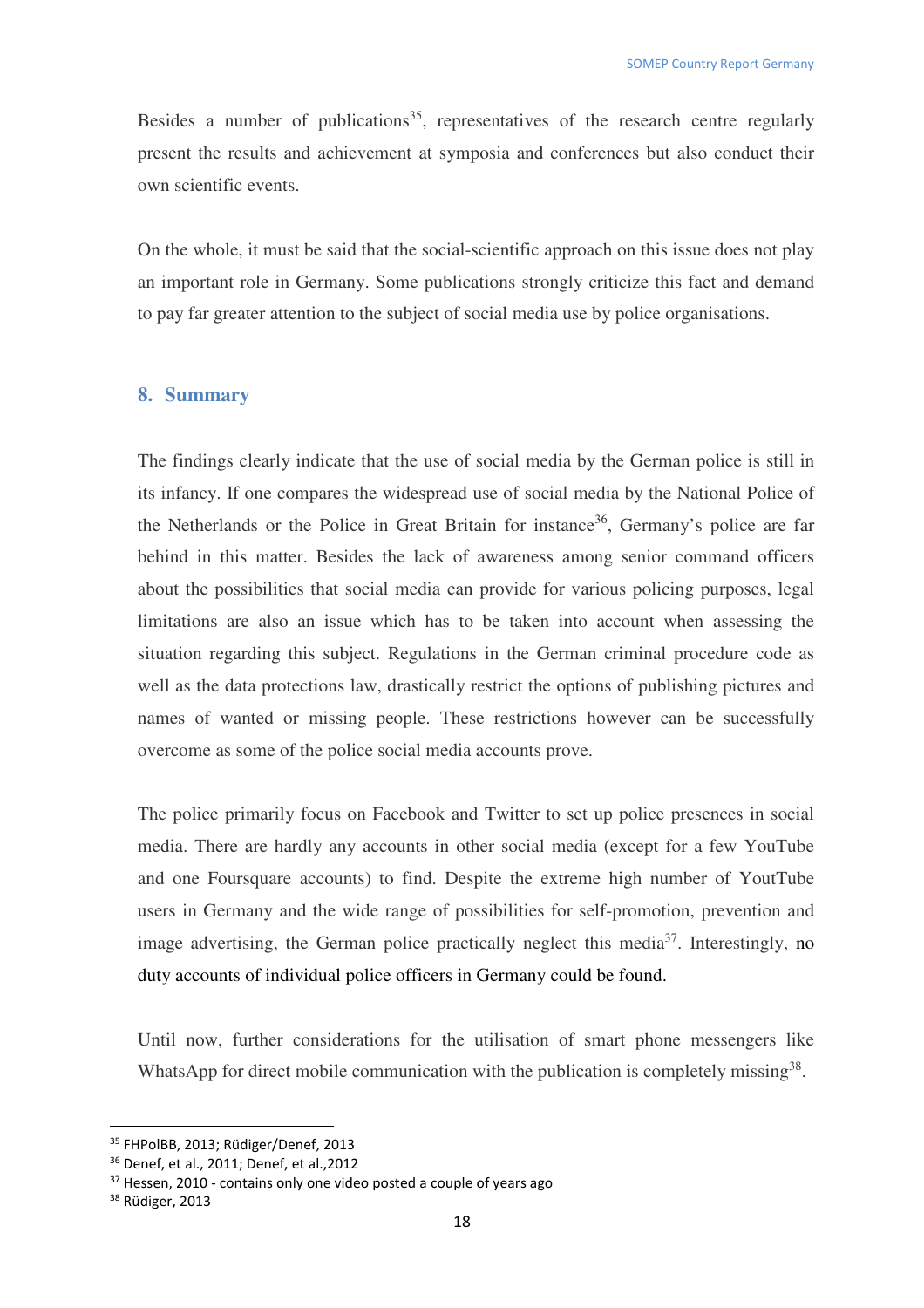Thereby, in times of demographic change Social media, used by individual police officers working in community policing, are especially suitable for Germany to provide a sense of security. However, such innovative solutions in terms of communication and representation require determined and well trained police officers.

Taken as a whole, it must be said that the German police have managed the first steps in using social media for policing purposes. But sooner, rather than later, the utilization of social media has to be intensified since the multitude of unofficial accounts show the high level of interest the public has in information from the police but also the risks when the police remain inactive.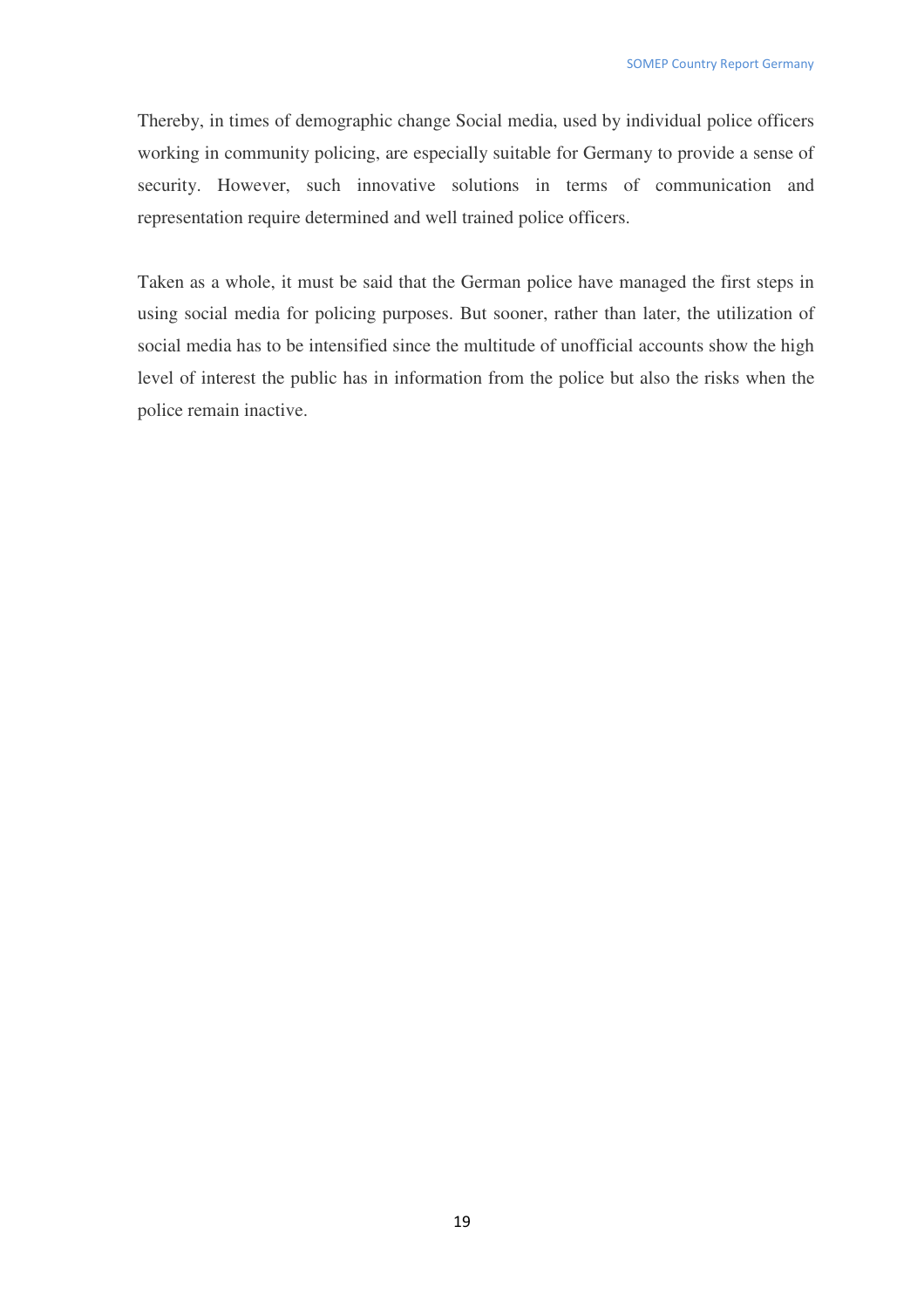#### **Sources and Literature**

Bayerl, Saskia, 2012. Social Media Study in European Police Forces: First Results on Usage and Acceptance. Available online at https://www.compositeproject.eu/tl\_files/fM\_k0005/ download/SocialMedia-in-European-Police-Forces\_\_ PreliminaryReport.092012.pdf

Bayern, 2010. Youtube video of the Bavarian police. Available online at https://www.youtube.com/watch?v=y8tDYR6fNsI

Beste Polizei, 2013. (Sarcastic) Twitter Account about the Bavarian police. Available online at https://twitter.com/Beste\_Polizei

Berlin, 2014. (unofficial) Facebook Account of Berlin Police news. Available online at https://www.facebook.com/polizeinewsberlin

Brandenburg, 2014 I. Brandenburger "Kinderwache". Available online at http://www.kinderwache.de/

Brandenburg, 2014 II. Brandenburger Internetwache. Available online at https://www.internetwache.brandenburg.de/interaktiv/index.php?app=vorgang\_public&i\_f orm[p\_vorgang\_waehlen][sachverhalt][ek\_art]=strafanzeige&e2=vorgang\_waehlen&i\_for m[prev\_page]=none&start=1&x=e8caf272e949af1290831059f49fb401

Bundeskriminalamt (BKA), 2013 I. Homepage and history of the BKA. Available online at http://www.bka.de/nn\_205924/EN/Home/homepage\_\_node.html?\_\_nnn=true

Bundeskriminalamt (BKA), 2013 II. Facebook account of the BKA. Available online at https://www.facebook.com/bka.wiesbaden?fref=ts

Bundeskriminalamt (BKA), 2014. BKA Herbsttagung 2013 – Begleitausstellung. Available online at https://www.bka.de/nn\_196810/DE/Publikationen/Herbsttagungen/ 2013/Begleitausstellung/ht2013Begleitausstellung.html?\_\_nnn=true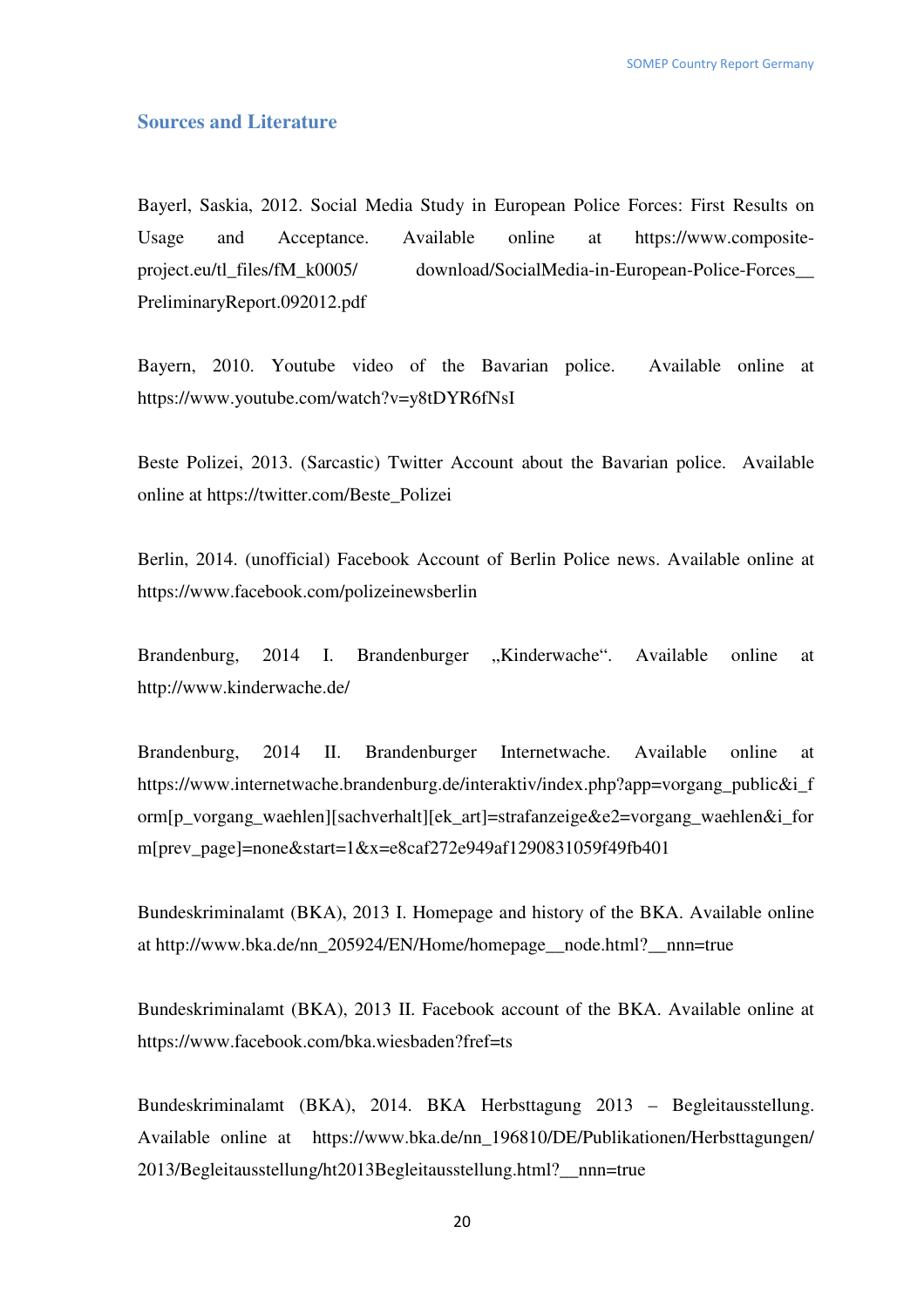Comparative Police Studies in the EU (COMPOSITE), 2014. Homepage of the project. Available online at www.composite-project.eu

Denef, S., Kaptein, N. Bayerl, Petra S., Ramirez, Leonardo, 2011. ICT Trends in European Policing. ICT Trends in European Policing. COMPOSITE, Deliverable 4.1, European Commission FP7 Contract No.241918

Denef, Sebastian; Kaptein, Nico; Bayerl, Petra S.; Ramirez, Leonardo, 2012. "*Best Practice in Police Social Media Adaptation"*. Available online at http://www.fit.fraunhofer.de/content/dam/fit/de/documents/COMPOSITE-social-mediabest-practice.pdf

Deutsche Hochschule der Polizei (DHPol), 2014. Foursquare Account. Available online at http://4sq.com/psfNh4 .

Fachhochschule der Polizei des Landes Brandenburg (FHPolBB), 2013. Oranienburger Schriften. Special Edition about risks of social media. Publisher FHPolBB, Oranienburg. Available online at http://www.fhpolbb.de/sites/default/files/field/dokumente/oraschriften-s-2013.pdf

Gewerkschaft der Polizei (GDP), 2014. Facebook account of the GDP, Federal Police section. Available online at https://www.facebook.com/gdp.bundespolizei?fref=ts

Grieger, Rainer, 2013. "Nadelöhr Mensa", P.41. Interview INFO 110, official magazine of the Brandenburg Police. Publisher Ministerium des Innern des Landes Brandenburg, Potsdam. Available online at http://www.internetwache.brandenburg.de/fm/85/ info110\_03-13.pdf Info 110

Hepp, Reinhold ; Fasel, Chrisoph, 2013. "Die Polizei im Netz: Chancen und Grenzen der *digitalen Bürgerinformation"* in die Polizei. Printed 2013, P.80 – 84.

Hessen, 2010. Youtube video of the police Hesse. Available online at https://www.youtube.com/user/Jugendkoordination/feed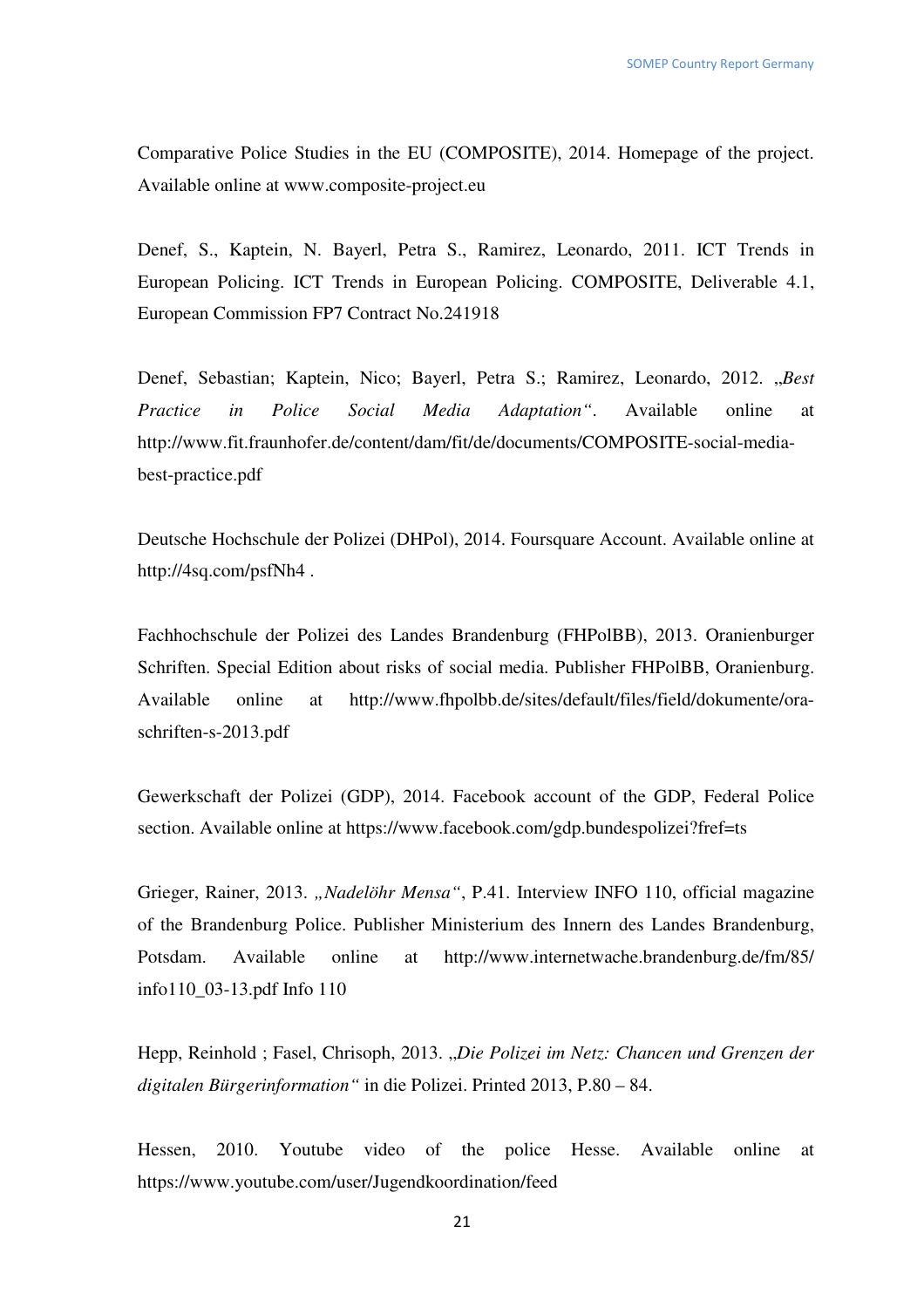Kriminologisches Forschungsinstitut Niedersachsen (KFN), 2013. Homepage and History of the Institution. Available online at http://www.kfn.de/home.htm?lang=en

Mecklenburg-Vorpommern (MV), 2013. Facebook account of the police. Available online at https://www.facebook.com/PolizeiMV

Niedersachsen, 2013. Press notice of the ministry of Interieur *"Erste repräsentative Dunkelfeldstudie des LKA liefert wichtige neue Ansätze für zukünftige Polizeiarbeit"*. Printed 22.11.2013. Available online at http://www.mi.niedersachsen.de/portal/live.php?navigation\_id=14797&article\_id=119965 &\_psmand=33

Polizeigesetz des Landes Brandenburg (BbgPolG), 2013. Available online at http://www.bravors.brandenburg.de/sixcms/detail.php?gsid=land\_bb\_bravors\_01.c.43239. de

Potsdam, 2014 I. Facebook account of inofficial police news. Available online at https://www.facebook.com/pages/Aktuelle-Meldungen-der-Polizei-Potsdam-PolizeiNews-Potsdam/141158679228179

Potsdam, 2014 II. Twitter account of inofficial police news. Available online at https://twitter.com/polizei\_potsdam .

Rheinland-Pfalz (RLP), 2014. Facebook account of the police. Available online athttps://www.facebook.com/PolizeiRheinland Pfalz

Ritter, Martin (2014). Social Media Blog "Video SEO – Experten Tipps zum Einstieg in *die Youtube SEO"*. Available online since 03.01.2014 at http://www.webneo.de/blog/ video-seo-experten-tipps-zum-einstieg-in-die-youtube-seo/

22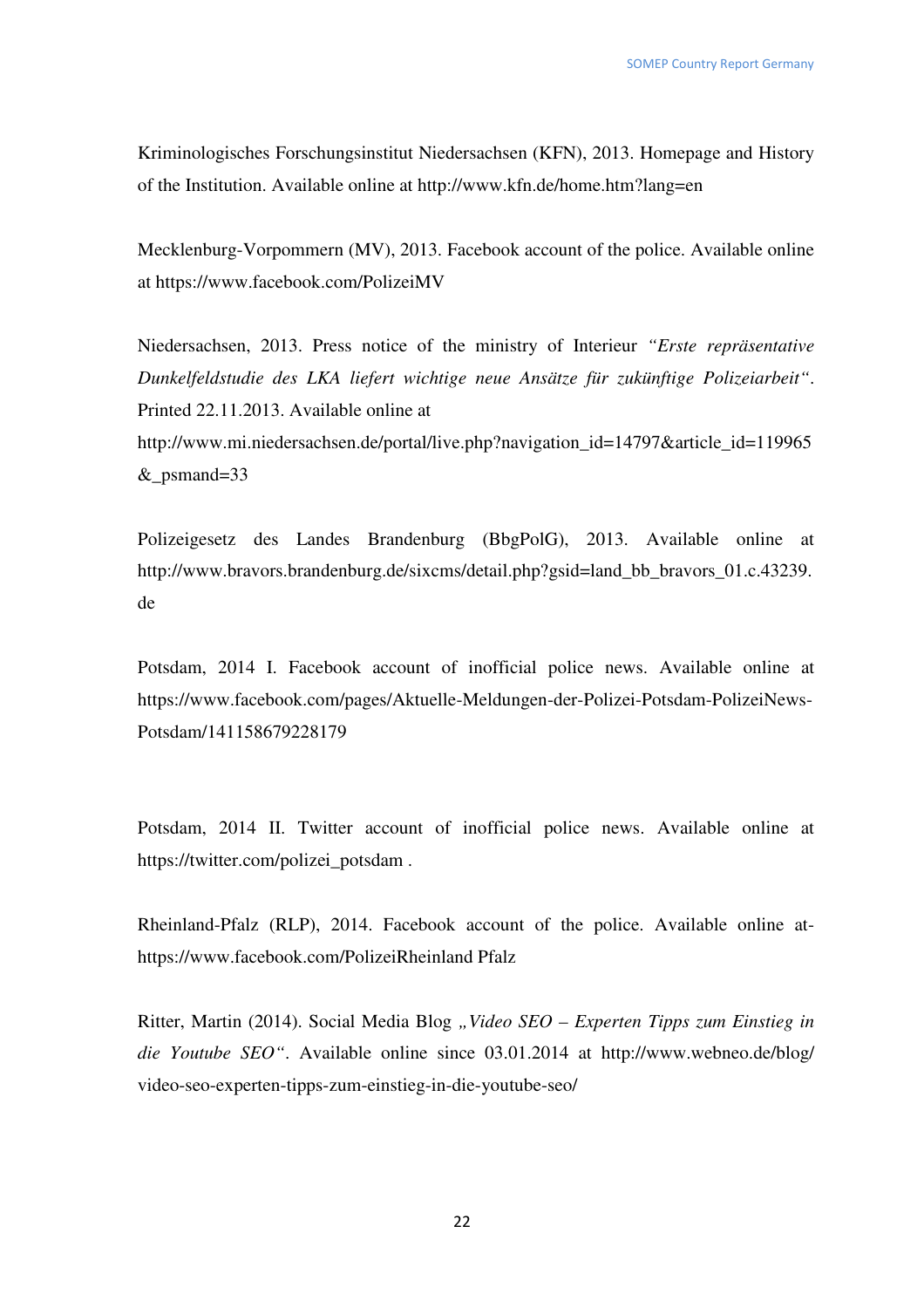Rüdiger, Thomas-Gabriel; Denef, Sebastian (2013). *"Soziale Medien – Muss sich die Polizei neu ausrichten?"* in Deutsche Polizei. Printed 11/2013, P. 4-12. Available online at http://www.gdp.de/gdp/gdp.nsf/id/dp201311/\$file/DP\_2013\_11.pdf

Rüdiger, Thomas-Gabriel (2013). *"Irgendwann fängt dann einer an, Polizei zu spielen" in*  Deutsche Polizei. P. 12-16. Available online at http://www.gdp.de/gdp/gdp.nsf/ id/dp201311/\$file/DP\_2013\_11.pdf

Sachsen, 2012. Inactive Facebook account of the police. Available online at https://www.facebook.com/polizei.sachsen.3

Sachsen, 2013. Inactive Twitter account of the police. Available online at https://twitter.com/PolizeiSachsen

Solving Crime Through Social Media: Improving Vocational Competencies In Security Sector (SOMEP), 2014. Project homepage. Available online at http://somep.erciyes.edu.tr/default.asp?dil=en

Statista, 2014. Survey result "User of Facebook in Germany since 2009." Available online at http://de.statista.com/statistik/daten/studie/70189/umfrage/nutzer-von-facebook-indeutschland-seit-2009/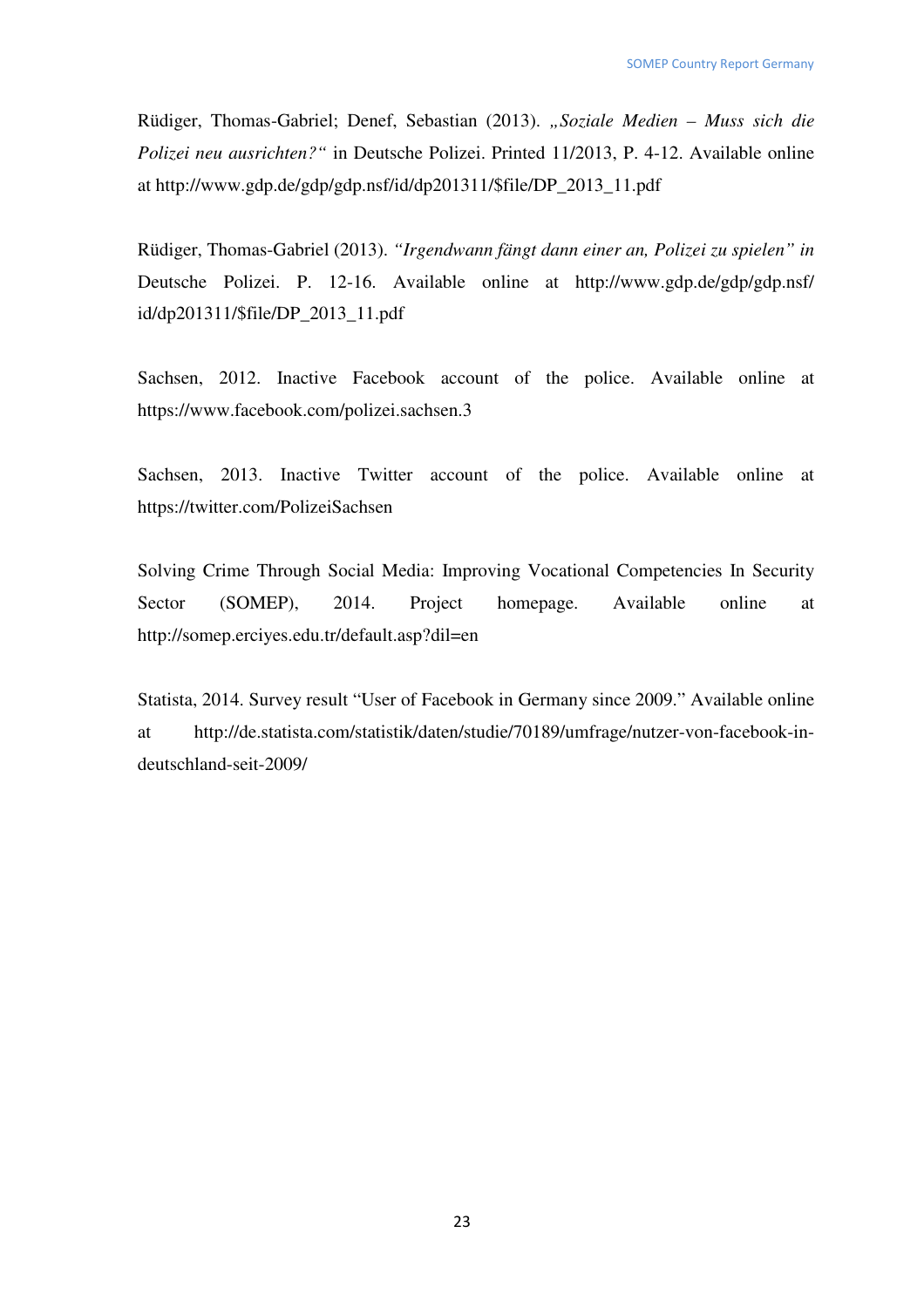## **Annex I: Analysis of Police Facebook Account Examples**

The **University for Applied Science of the Police of Brandenburg** has a Facebook account<sup>39</sup>, with currently 829 followers. This account was founded in 2009 and has been fed with all sorts of useful information since then. Since the University for Applied Science is not a law enforcement agency in the narrow sense of the word, the information posted on this account refers less to investigation, prevention or criminal statistic matters, and instead illustrate the broad variety of activities of such an institution.

It starts with the history of the facility which has accommodated the University since 2005. The University uses parts of the former barracks which were used to train SStroops, concentration camp guards and commanders for the concentration camp Sachsenhausen. It also shows that the German police have come to grips with the past and wish to discuss it publicly.

Further issues are related to the activities of the University in terms of academic research, participation in international projects and cooperation with other police and training institutions. Special emphasis is placed on the close and strong cooperation with the Police Academy Słupsk (Poland) which shows the public that the University but also the Brandenburg police in general is very successful in working together closely with the Polish police.

Since the University for Applied Science is, besides training and education, also responsible for recruiting students and future police officers, advertising and attracting the attention of young people for a police career is one of the main objectives in using this media. This is being done by pure advertisement but also by invitations for special events like open house days, Girls' Day and taster courses.

Study related events like the official start of study courses or the appointment of police officers after successfully finishing the course is posted on the site in order to give the newly appointed officer's families the chance to celebrate with their loved ones. This also can lead to positive representation of both the police in general and the single police officer as well and improves the identification with the force.

<sup>39</sup> https://www.facebook.com/fhpol?fref=ts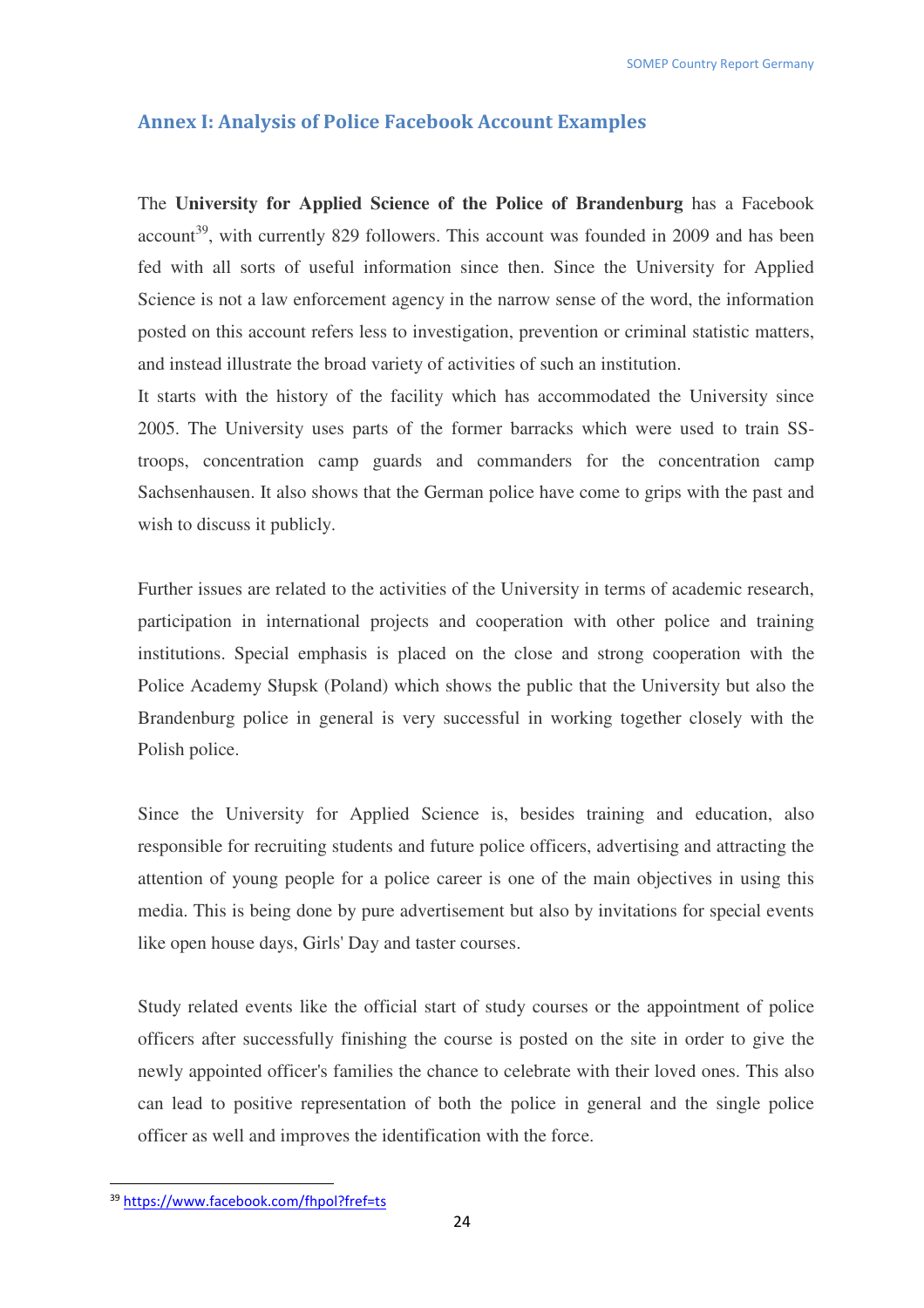Further information posted on this account cover issues like sport events, special conferences on investigative issues like fighting organised or cybercrime, science days, information about the virtual police station of the Brandenburg police, updates on the EU financed Erasmus - Lifelong Learning - Project and much more besides. Furthermore the University is posting information about public peace and order issues like bomb disposal operation and the linked evacuations or seal offs of parts of the city.

To summarize, it can be said that the account is well maintained and fed with useful information, mostly focussing on the main objectives of an education and training institution.

Another Facebook account is run by the **Police Directorate Hannover** – Land of Lower Saxony<sup>40</sup> - with currently 113,835 followers. This is quite a lot in comparison to similar sites of other police forces and organisations. The police of Hannover use this account for various purposes.

Firstly, for prevention activities like warnings of domestic burglaries during the dark season within their area of responsibility. Furthermore, there is information about cybercrime, alcohol abuse, violence, extremism and radicalisation prevention projects.

Secondly, the police use their Facebook appearance to look for witnesses who can give information for a wide variety of crimes such as, robberies, car theft, burglaries as well as homicides. Searching for missing or wanted persons seems to be the responsibility of the LKA of Lower Saxony<sup>41</sup>. The police of Hannover posted a link which refers to the LKA website where respective information can be found. Last but not least Facebook is also being used for recruitment purposes. There are advertising posts but also invitations to recruitment activities like presentations and job fairs.

This appearance works very well and is quite successful according to the huge number of followers and the wide variety of content it offers.

<sup>40</sup> https://www.facebook.com/PolizeiHannover

<sup>41</sup> https://www.facebook.com/pages/Landeskriminalamt-Niedersachsen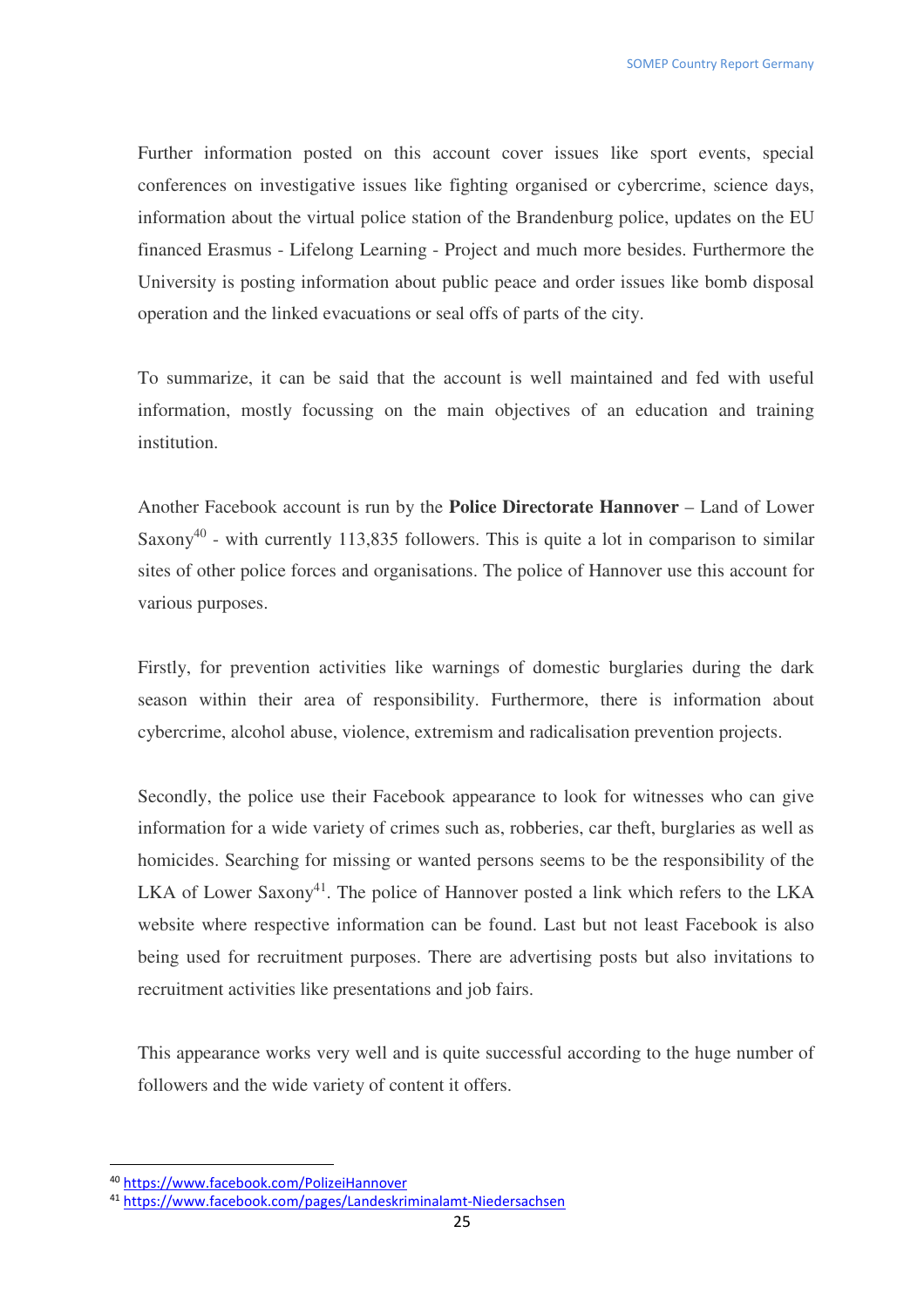One of the few central state police accounts is the one of the **Police of Hesse<sup>42</sup>** which currently employ 18,000 police officers. This account (7,600 followers) is a disappointment in comparison to the previously examined accounts of the Police Hannover and the University for Applied Science of the Police of Brandenburg. There is barely any information posted on this page which describe the activities of the police, key aspects, prevention activities, police operations or achievements.

What can be found there, are links to information about wanted unknown perpetrators. In one of the cases, two suspects, one known and the other unknown, are wanted for a homicide by the police and all available personal data like, name, nickname, pictures as well as CCTV footage is published. The other cases are about arson, grievous bodily injury, attempted robbery and dangerous interference in road traffic. In these cases the police are looking for unknown suspects and are publishing all available information inclusive pictures and CCTV footage.

Since there are no further posts there are also no comments to analyze. Finally there is a list of links to a couple of police Facebook accounts. It can be said that the administrators of this appearance do not seem to put much effort in to maintaining the account and making it attractive for the public.

The account of the **Police of Rhineland-Palatinate<sup>43</sup> ,** with a strength of approximately 7,200 police officers, is another example of a central state police account which is better maintained and more interesting for the public due to its more varied editorial content.

This appearance illustrates the broad variety of subjects that a state police force of this size has to deal with, in maintaining public peace and order within its area of responsibility. Posts refer to day-to-day policing activities like traffic checks (speed and red light offenses) and regular patrols. It was interesting to read, that comments regarding such traffic controls conducted by police trainees were extremely positive. Such traffic controls are usually not very popular among the regular population, but seem to be accepted when used for training purposes. The police also publish unprecedented findings

<sup>42</sup> https://www.facebook.com/PolizeiHessen

<sup>43</sup> https://www.facebook.com/PolizeiRheinland Pfalz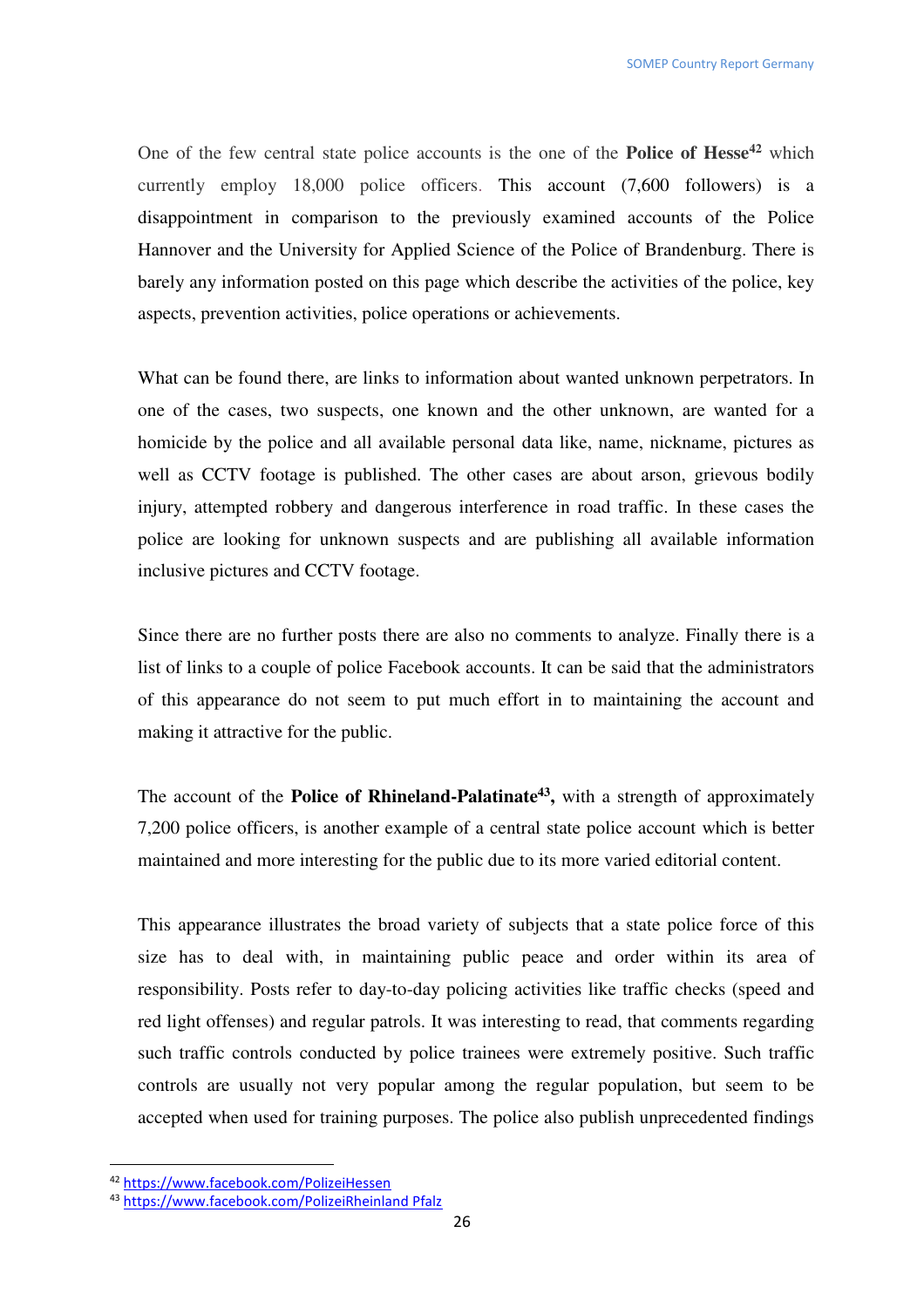like overloaded or un-roadworthy trucks, which were stopped at traffic checkpoints and taken off the road. The arrest of a bank robber who committed several robberies was very positively commented by the followers and the police was explicitly praised. The same applies to a post which announced the detention of a perpetrator who was wanted for sexual assault.

But comments are not always positive towards the police. One follower posted an episode which says that police officers stood idly by and allowed an animal welfare campaigner to be beaten up. This obviously caused concern as well as negative comments about the performance of the police officers on the spot, who were blamed for having taken sides.

Police of Rhineland-Palatinate also use this site to search for wanted criminals. E.g. they posted an identikit picture of a culprit who has committed an armed robbery. Another post is about a call for witnesses in connection to a car theft. Prevention is also an issue. The police explicitly warn against burglars who use the dark season for their business. Such warnings are usually taken well by the population but barely commented. Another warning notice against fraudulent gold dealers, who carried out their nefarious deeds at highway rest area, resulted in a couple of xenophobic comments against Roma and Sinti.

Posts about social projects (hospice for children), which are supported by the police force, are acknowledged and help to improve the reputation of the police. Vacancy notices are also part of the appearance. Twitter is used to update the citizens about the situation on the spot regarding special police operations (public demonstrations, soccer games).

On average there are only one or two comments per post, most of them positive and supportive but a few also critical and some also unduly as mentioned above. Quite interesting is the fact that this appearance attracts only 662 followers despite its rich content in comparison to the 7600 followers of the account of the Police of Hesse, which barely contains any information, except for searches for wanted criminals.

The account of the **Police Directorate Krefeld<sup>44</sup>** – Land of North Rhine-Westphalia – is a bit less exciting; the posts mainly focus on information about traffic checks and speed controls. They even announce where they are going to conduct those radar speed checks.

<sup>44</sup> https://www.facebook.com/PolizeiKrefeld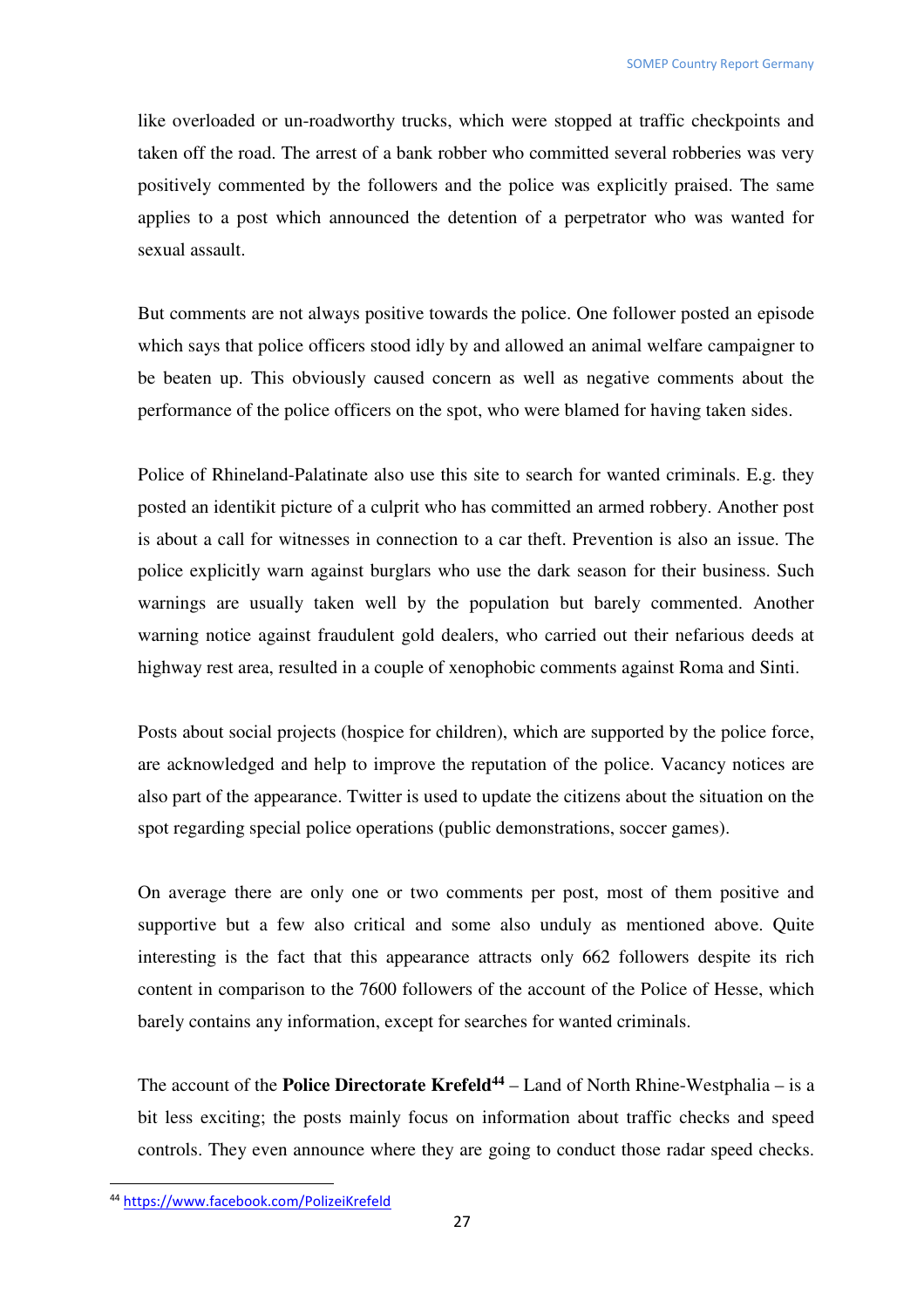In most of the cases these announcements are combined with warnings about the dangers of speeding. There are furthermore posts regarding prevention issues like warnings about house burglaries, larcenies by trick, as well as security gaps in Internet routers and the exploitation of those by cyber criminals. Despite the fact that 4,300 people follow this page, there are only a few comments, mostly positive, posted. The warning about the larcenies by trick resulted in another subtle xenophobic comment since it is widely believed, that such crimes are only committed by foreigners who come to Germany to commit crimes and exploit the social security systems. The information about an arrested sprayer was highly appreciated. All in all an uninteresting appearance except for those who are prone to speeding and want to know where the police is going to conduct speed controls.

The **LKA Baden-Württemberg<sup>45</sup>** as a State Criminal Police Office, understandably focuses on its main responsibilities and priorities. As was to be expected, there is not much information about current operations and investigation since most of them are highly confidential and information leaks could jeopardize such undertakings. The posts on this site are quite up-to-date and range from information about the Safer Internet Day launched by the EU Commission and warnings about tricky privacy settings on Facebook as well as ransomware and identity theft. There are also warnings about the so called romance scamming which seems to be an increasing problem at the moment. In comparing posts on various police accounts, Facebook gives us the opportunity to figure out whether some criminal phenomena are only local occurrences or more widespread than believed. One example is the number of house burglaries which increases during the dark season. This seems to be the problem almost countrywide, since almost all police forces that run a Facebook account post warnings about this particular crime in regular intervals.

The LKA Baden-Württemberg uses its appearance to tackle another serious problem which is not only of local interest. Germany has a number of extreme right wing groups and far-right and racist parties. The LKA Baden-Württemberg uses its Facebook account to encourage members of such groups and parties and offer assistance to persons (and their families) if they want to leave the right-wing scene.

<sup>45</sup> https://www.facebook.com/lkabw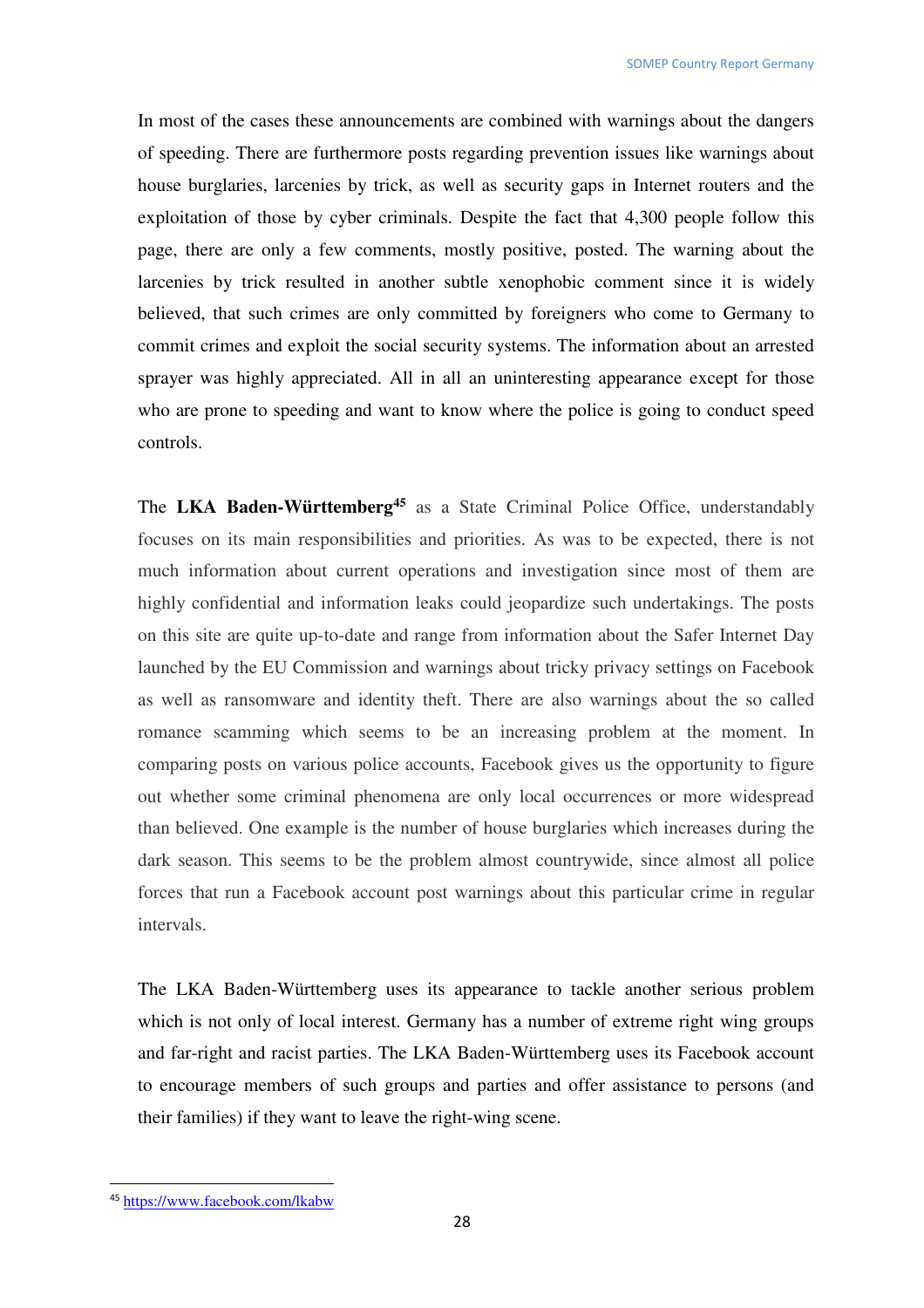They also offer counselling services to victims of crimes. Further information posted on this page is about drug statistics and calls for witnesses in homicide and sexual abuse cases. Some of the information is written in a rather formal style similar to a press statement style. This is not the typical, colloquial language spoken on social media websites.

Last but not least recruiting and advertising for job and career opportunities in the police is covert as well. This site has close to 4000 followers but only a few of them comment on the posts. Typically, only positive comments are posted.

The Facebook account of the **Police of Mecklenburg-Western Pomerania<sup>46</sup>** has 25,777 followers and is therefore quite popular in comparison to other appearances. The reason for this popularity is not obvious since the content of this site is not especially spectacular. Next to regular traffic controls there is information posted about an unknown perpetrator who committed a robbery and a call for witnesses after a cruelty offense. Further information is about missing persons. Interestingly there are links to other social media platforms which are used by the police for certain purposes. In one case there was a link to a Twitter account run by the Police of the Land of Mecklenburg-Western Pomerania, which updated the public about the situation when storm "Oscar" hit the Baltic Sea coast.

The Facebook presence of the **Bundeskriminalamt**<sup>47</sup> – Federal Criminal Police Office – is another disappointment in comparison to accounts of other police forces. There is only an outdated search for members of the dismantled NSU (National Socialist Underground), the right wing extremism terrorist group which was notorious for the killings of 9 business owners of Turkish and Greek descent. There is no further useful information except for a couple of links to other police sites. But it is still interesting to find out, why this site has 9,700 followers. The account has been considered to have been laying idle since shortly after setting up the account in 2011.

<sup>46</sup> https://www.facebook.com/PolizeiMV

<sup>47</sup> https://www.facebook.com/bka.wiesbaden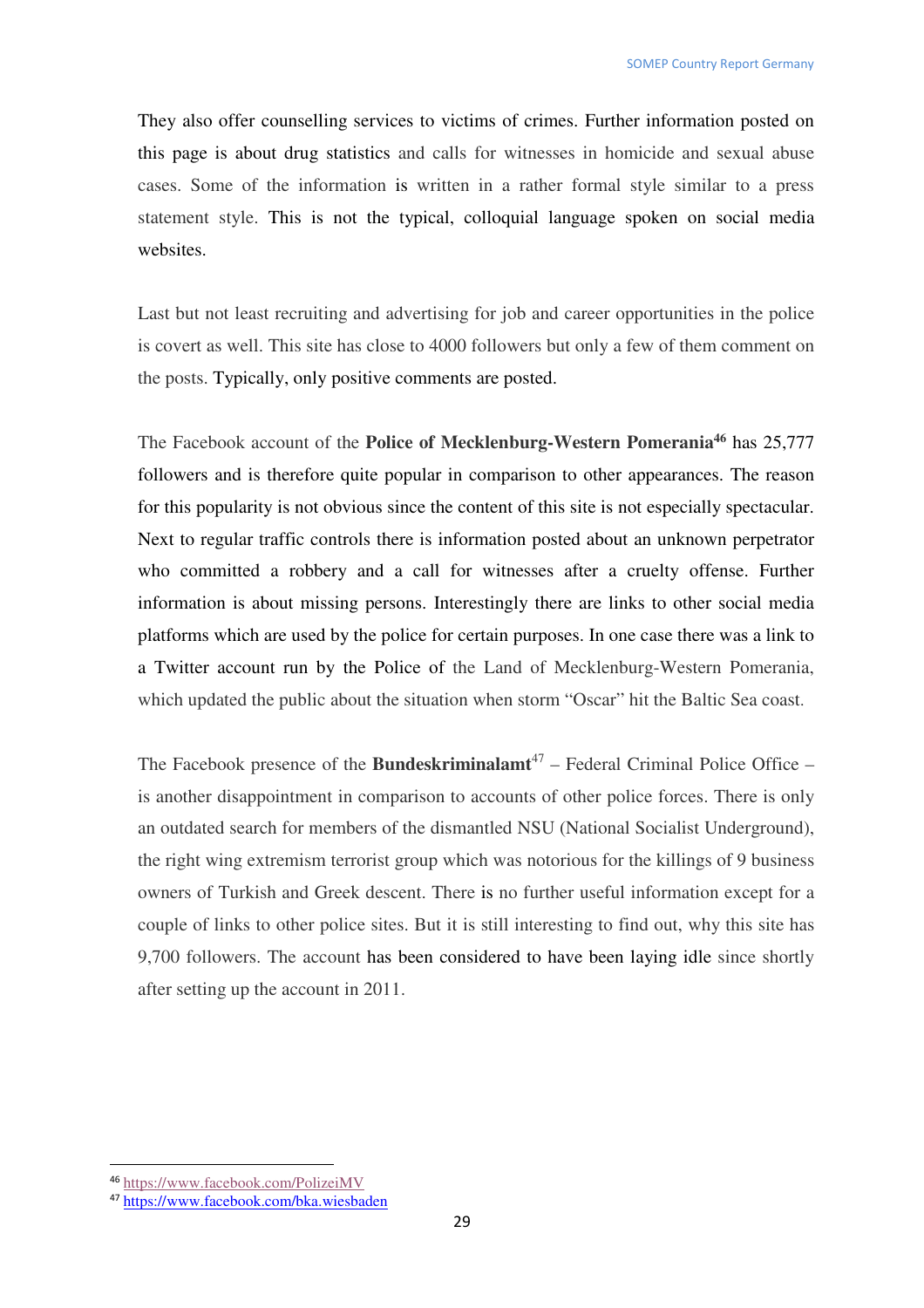The **Federal Police<sup>48</sup>** use its Facebook presence only for limited purposes like presentation of the federal police, recruitment and illustration of career opportunities. They describe in detail the requirements for applying and becoming a police trainee and police officer with the federal police. Furthermore, they celebrate their competitive athletes for their achievements in national and international competitions and Olympic Games.

The account of the **Police Directorate Stuttgart**<sup>49</sup> (Baden-Württemberg) which currently has 12,800 followers is quite popular among the users. The police regularly post information about the traffic situation, road accidents, seized drugs, committed crimes (homicides and so on), crimes solved and perpetrators apprehended. The police also asked the citizens for help to catch the perpetrators in cases of sexual abuse, serious bodily harm and a fatal road accident. Furthermore, they informed the public about the establishment of a special commission for investigating a homicide. The police also inform the public, that this page is not designed for information which requires an immediate response by the police. They refer to the emergency phone number and propose to use the online police station in less urgent cases.

Comments from the users are mostly positive. However, in a case of sexual abuse involving a child, the comments became unreasonable in calling for the death penalty if the perpetrator is caught. In another case with a foreigner identified as a perpetrator, some comments displayed a slight xenophobic attitude.

The **Police of Oberhausen**<sup>50</sup> (3,700 followers) use its Facebook account for a number of purposes. Prevention is a big issue on this page. The police cover subjects like advice against pick pocketing, trick swindlers and prevention of road accidents caused by inappropriate speed and drunk driving. The warnings of trick swindlers caused xenophobic remarks from some users. The police also share their achievements like solved crimes and caught perpetrators. As a result the public followed by praising comments but also with requests for heavier penalties. Further posts are about road accidents and crimes committed. The police also post identikit pictures to search for culprits and to ask the public for help in such cases.

<sup>48</sup> https://www.facebook.com/BundespolizeiKarriere

<sup>49</sup> https://www.facebook.com/polizeipraesidiumstuttgart

<sup>50</sup> https://www.facebook.com/PolizeiOberhausen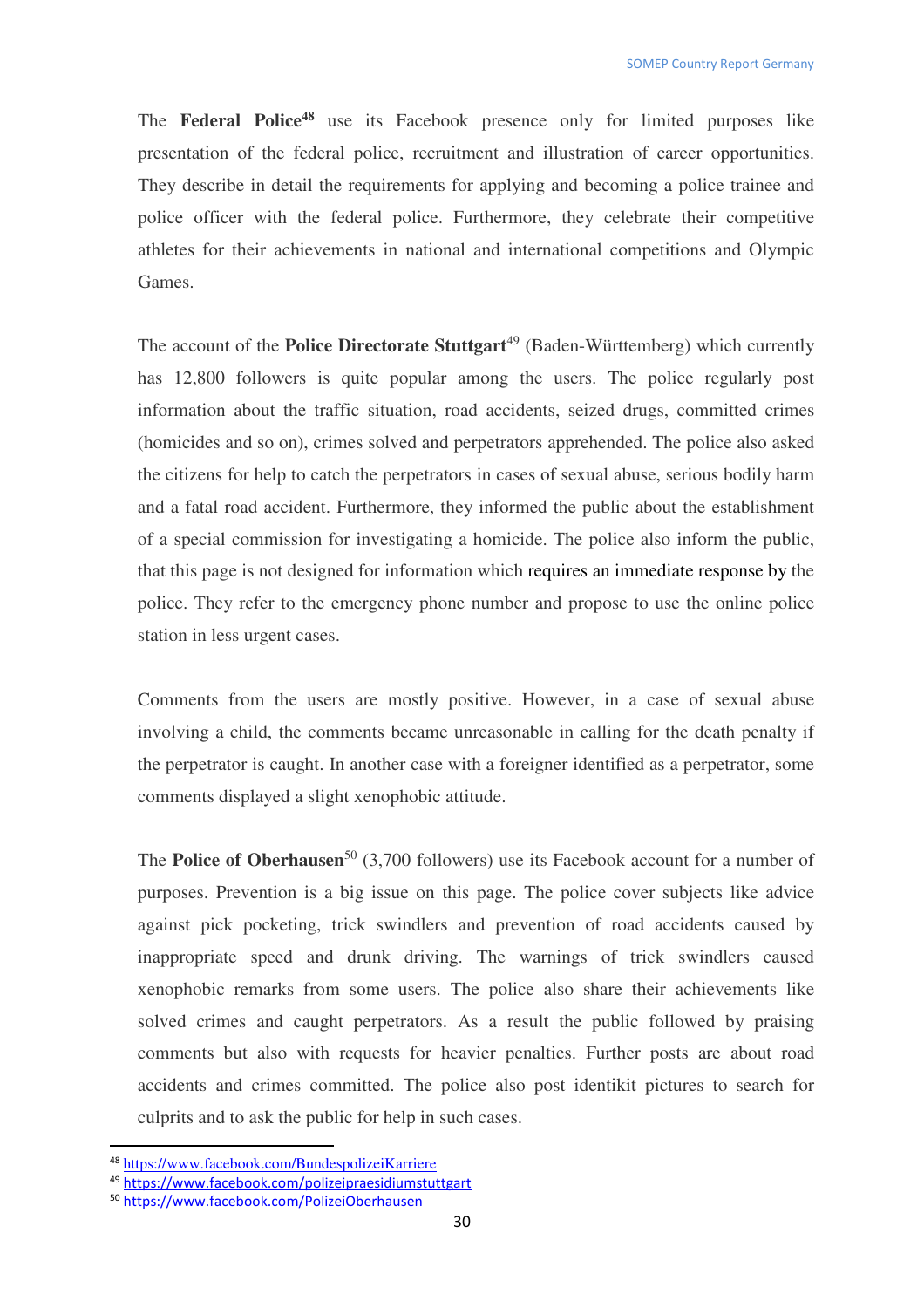The account of the **Police Directorate Osnabrück**<sup>51</sup> (4,300 followers) covers a wide variety of topics from road traffic statistics, recruitment of new police trainees, prevention advice and warnings from various crime phenomena. The police also report about investigative successes and caught culprits, which is usually taken well by the followers. They also asks the public for help and to come forward with information in cases of sexual abuse, robbery and hit-and-run accidents. Furthermore, the Police of Osnabrück posts information about police operations referring to public events.

The Facebook account of the **Police Directorate Göttingen**<sup>52</sup> (3,700 followers) is similar to some of the previous appearances covering the same topics such as prevention videos, updates on police operations, solved crimes, traffic checks and restrictions. The police also publish calls for witness regarding various crimes and road collisions as well as to find owners of seized stolen goods. With posts about the  $CeBIT<sup>53</sup>$  trade fair police info point and online child protection activities the police is working on building a positive image.

<sup>51</sup> https://www.facebook.com/PolizeiOsnabrueck

<sup>52</sup> https://www.facebook.com/polizeidirektion.goettingen

<sup>53</sup> http://www.cebit.de/home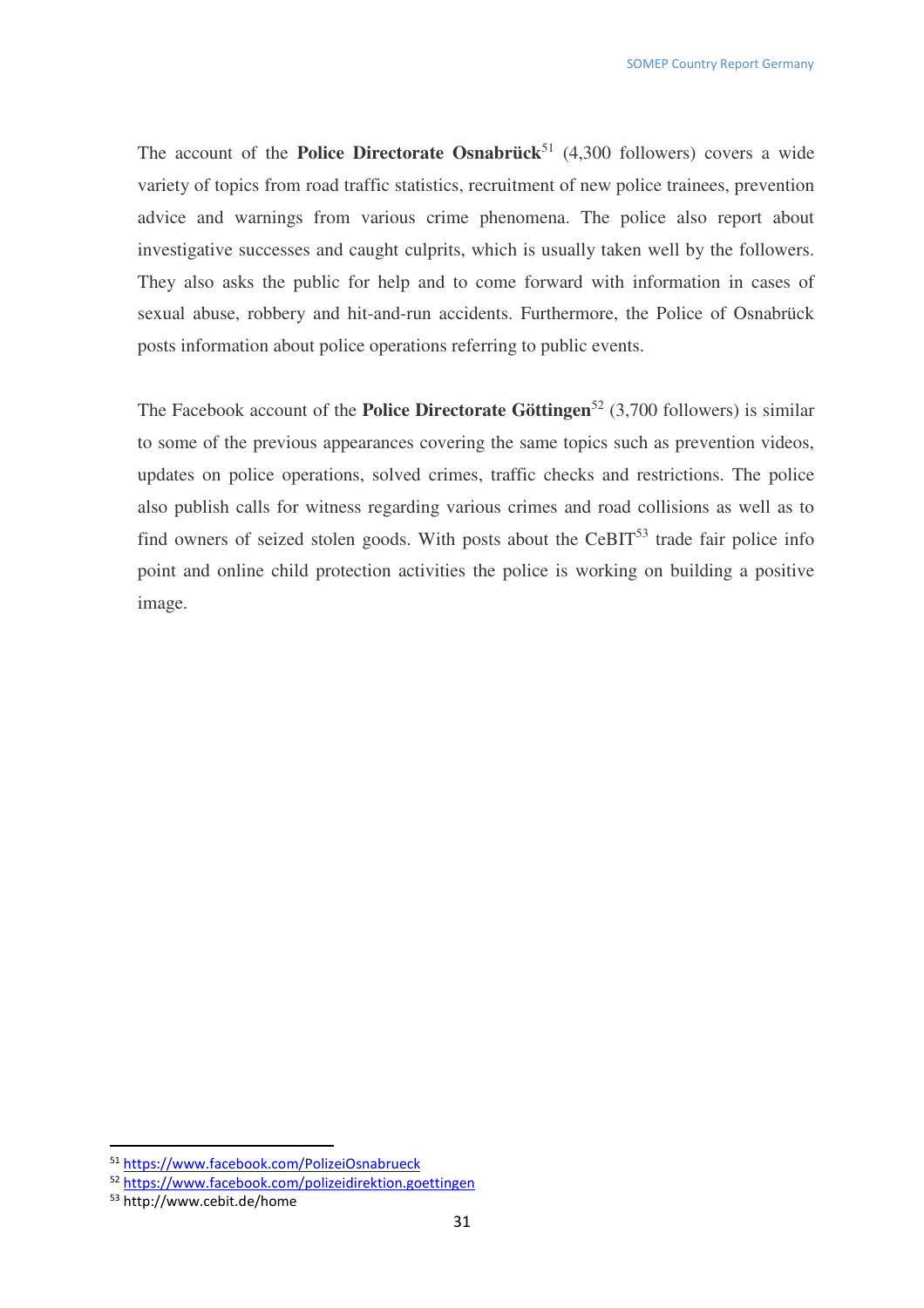## **Annex II: Analysis of Police Twitter Account Examples**

Here are a couple of examples for the usage of Twitter as media for policing by German police forces:

The official Twitter account of the **Police of Rostock**<sup>54</sup>, which currently has  $1.119$ followers, is a positive example for the use of Twitter as a means for policing. This appearance covers a huge variety of issues. It starts with the usual press statements about crimes committed within their area of responsibility or the number and seriousness of road collisions. Furthermore, the police announce the time and location of speed controls or common traffic checks. It seems that the announcements of speed controls attract some special attention amongst the followers. Further information is about traffic restrictions, car thefts, solved crimes and caught criminals.

Interesting is the use of this account for informing the public about police operations regarding public events such as fairs, demonstrations and football games. Twitter proved to be useful for giving live updates to the public when storm "Oskar" hit the coast of the Baltic Sea.

The **Police of Saxony**<sup>55</sup> (830 followers) use their Twitter account to spread press statements regarding road collisions, committed crimes, solved cases and warnings, as well as prevention advices. Information regarding ongoing police operations and public events is not available on this site. The content is similar to what is usually posted on police websites. The options that Twitter provides are not fully exploited yet.

The content of the Twitter account of the **University of Applied Science of the Police of Brandenburg**<sup>56</sup> (with only 37 followers) is manifold. It covers prevention advice such as protection against credit card fraud, cybercrime and violent crime. The university also uses the appearance for recruitment (Girl's Day, open house day, for instance) and image campaigns. Furthermore, the administrators retweeted information about other police accounts, interesting scientific information and police related media publications. Political issues are covert as well. The university regularly adds images to attract attention and support the effects of the tweets.

<sup>54</sup> https://twitter.com/Polizei\_Rostock

<sup>55</sup> https://twitter.com/PolizeiSachsen

<sup>56</sup> https://twitter.com/search?src=typd&q=FHPol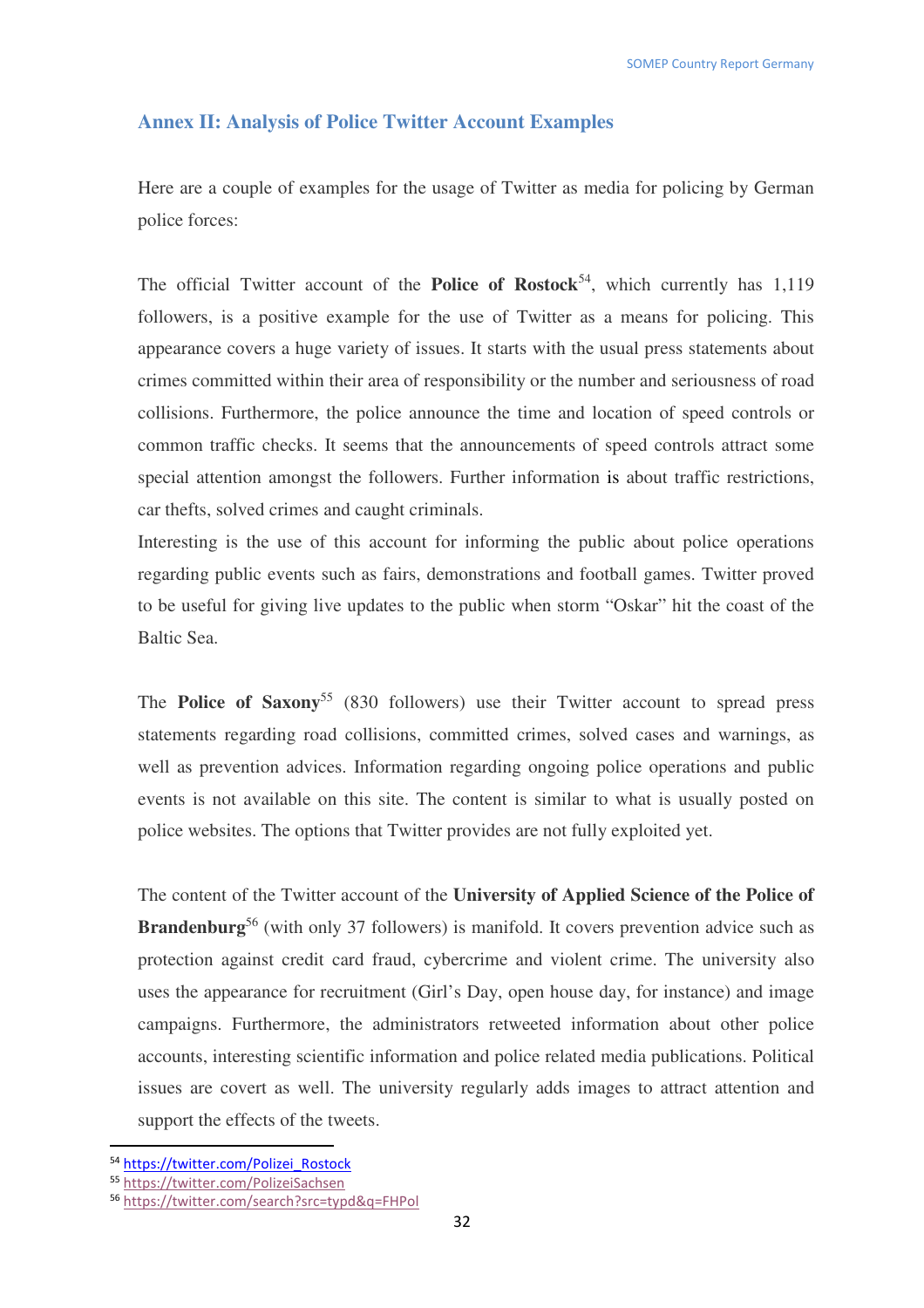The low number of followers does not reflect on the quality of the content. Since the university is not a law enforcement agency, they cannot post information about solved crimes and caught culprits.

A great deal of attention (3,347 followers) is being paid to the account of the **Police Directorate Stuttgart**<sup>57</sup>. Obviously, this is due to the rich content of the appearance. The police provide live updates on police operations regarding public demonstrations and other occasions. Further subjects are prevention issues such as information campaigns to protect elderly people against criminals posing as long-lost relatives and trickster thieves. Traffic issues are also on the agenda, with information about speed and alcohol checks combined with warnings about the dangers of speeding, drink driving and drug abuse. The police also use the Twitter account to inform the public about the crime situation and ask the followers to provide information regarding crimes committed by unknown perpetrators. Finally the police do something for their reputation in posting information about a culprit caught by a police dog and campaigning for new police trainees.The administrators are rather active and effective in tweeting and answering tweets from Twitter users.

The Twitter account of the **Police of Mainz**<sup>58</sup> (473 followers) is exclusively designed and used to inform the citizens about police operations, mainly football games, live updates on public events and the problems caused by such. This includes traffic advice, public transportation and warnings of threats.

The **Police of Berlin**<sup>59</sup> set up their account on the 20 March 2014 and already got 2,737 followers. This account covers information about road accidents, calls for witnesses regarding road collisions, robberies and gives prevention advice to avoid bicycle theft for instance. Recruitment is also an issue and special events like Girl's Days are being discussed. For providing information regarding events and updates on police operations, the Berlin Police has set up another Twitter account<sup>60</sup>, which is exclusively used for this purpose.

<sup>57</sup> https://twitter.com/PP\_Stuttgart

<sup>58</sup> https://twitter.com/PolizeiMainz

<sup>59</sup> https://twitter.com/polizeiberlin

<sup>60</sup> https://twitter.com/PolizeiBerlin\_E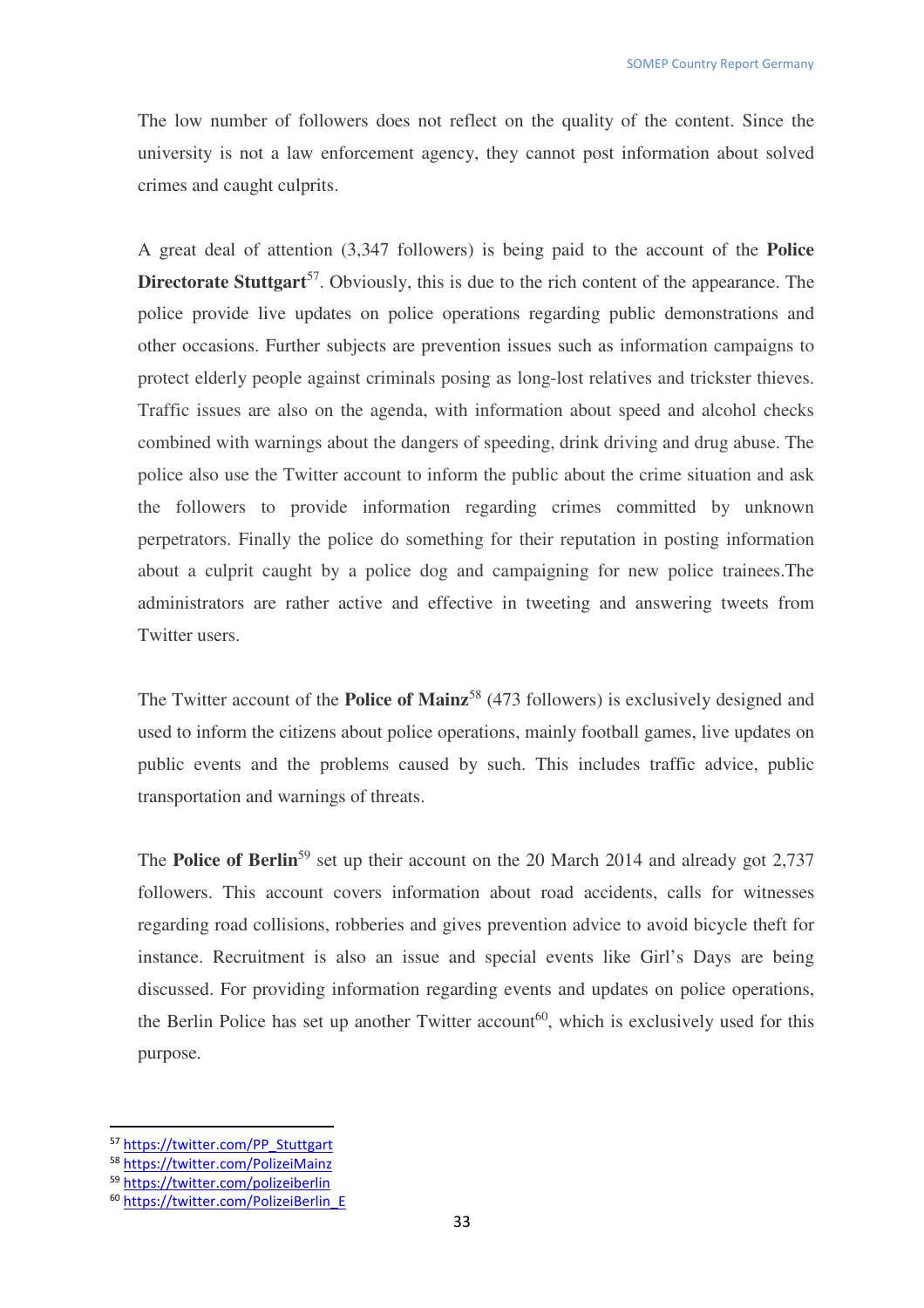The Twitter accounts of the **Police Kaiserslautern**<sup>61</sup> (1,045 followers) and **Police of Frankfurt/Main**<sup>62</sup> (2619 followers) are also exclusively used for information with respect to police operation. The information given is usually rather detailed and in the case of the account of the Frankfurt/Main Police is provided in German and English language.

The **Police of Dortmund**<sup>63</sup>, with currently 1,875 followers, use their appearance to a great extent to inform the public regarding the security situation and police operations concerning football games. Furthermore, they post information about solved serious crimes such as robberies. Traffic issues such as road collisions and traffic restrictions are on the agenda too. The police are also calling for witnesses regarding a murder case, including the respective link to their Facebook account and an identikit picture of the suspect. Further issues are road safety advice for cyclists and an image press campaign.

The Twitter account of the **Police of Dresden**<sup>64</sup> (877 followers) offers information about the crime situation (official crime statistics), solved crimes and crime hotspots such as burglaries, for instance. The Police of Dresden also use their account to ask for witnesses regarding a robbery and a road collision to come forward with information. Most important is the detailed information provided regarding the security situation in relation to football games and bomb disposal operations. But this information is provided in a rather formal style similar to a press statement style. This is not the typical, colloquial language spoken on social media websites. Further issues covered by this account are warnings of tricksters and regular press statements about daily occurrences such as, crimes, accidents, road collisions or disturbances of public peace and order.

<sup>61</sup> https://twitter.com/Polizei\_KL

<sup>62</sup> https://twitter.com/Polizei\_Ffm

<sup>63</sup> https://twitter.com/PolizeiDortmund

<sup>64</sup> https://twitter.com/Polizei\_Dresden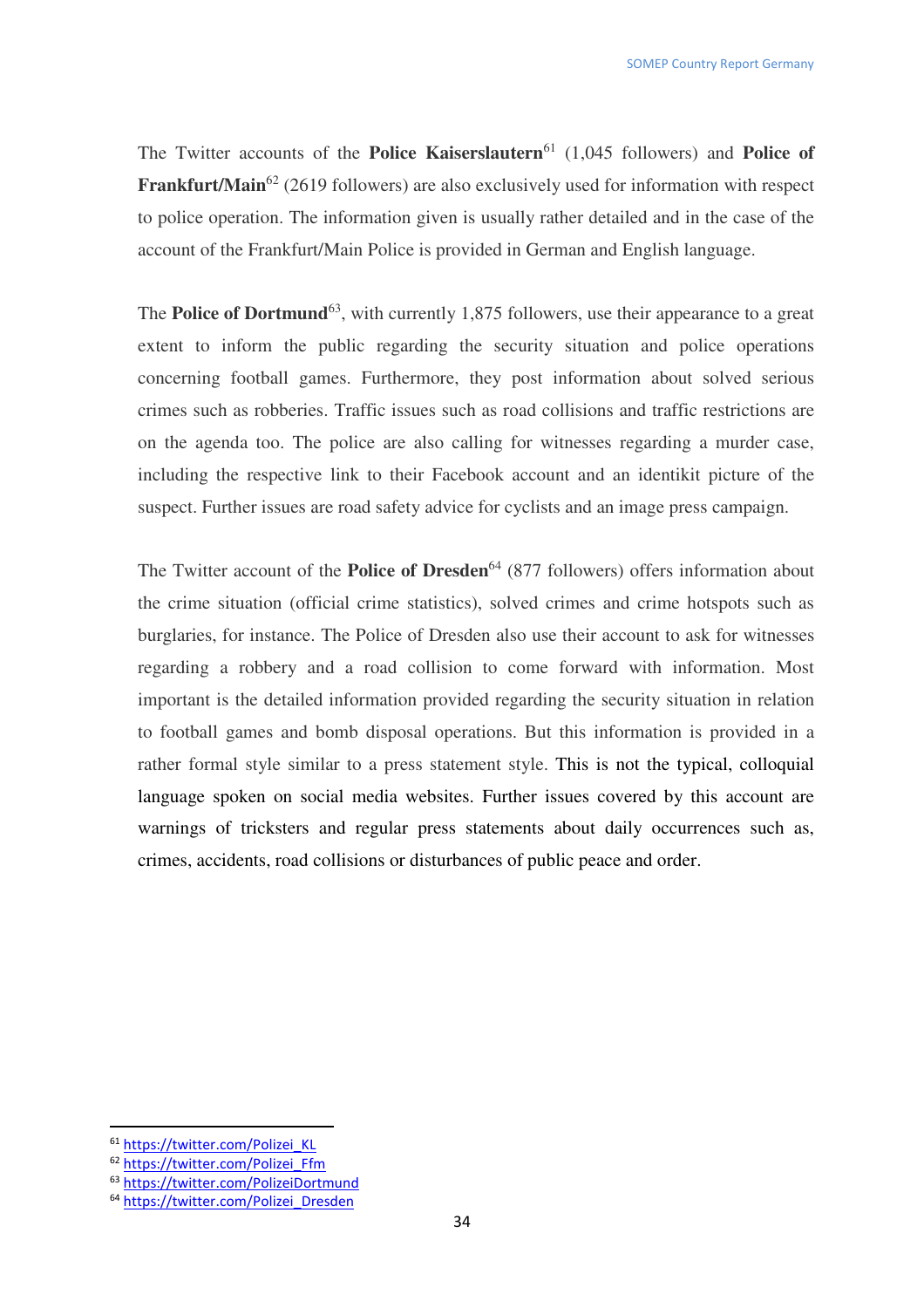#### **Annex III: Analysis of Police YouTube Accounts**

Here are the short descriptions of YouTube accounts used as media for policing by German police forces:

The YouTube account of the **Police of North Rhine-Westphalia**<sup>65</sup> offers only one video trailer, which is only 33 seconds long. The video was posted in 2013 to encourage young people to consider the profession of policing and to make them aware of the application deadline.

The account of the **University of Applied Science of the Police of Brandenburg**<sup>66</sup> was established in the middle of March 2014 and is still under construction. This account also consists only of one four minute long image video to attract people to the profession as police officer. This video has already attracted the attention of 828 YouTube users.

The **LKA of Hesse<sup>67</sup>** uses its YouTube account for prevention issues. It posted a prevention video about against violence and the posting of violence videos on the internet. This video was posted four years ago. The account has been considered to have been laying idle since.

<sup>65</sup> http://www.youtube.com/channel/UCNPXRB89pOpGpW0S8O3wiwQ

<sup>66</sup> http://www.youtube.com/channel/UCkCorPvu8eoV9qJyqo1IguQ

<sup>67</sup> https://www.youtube.com/user/Jugendkoordination/feed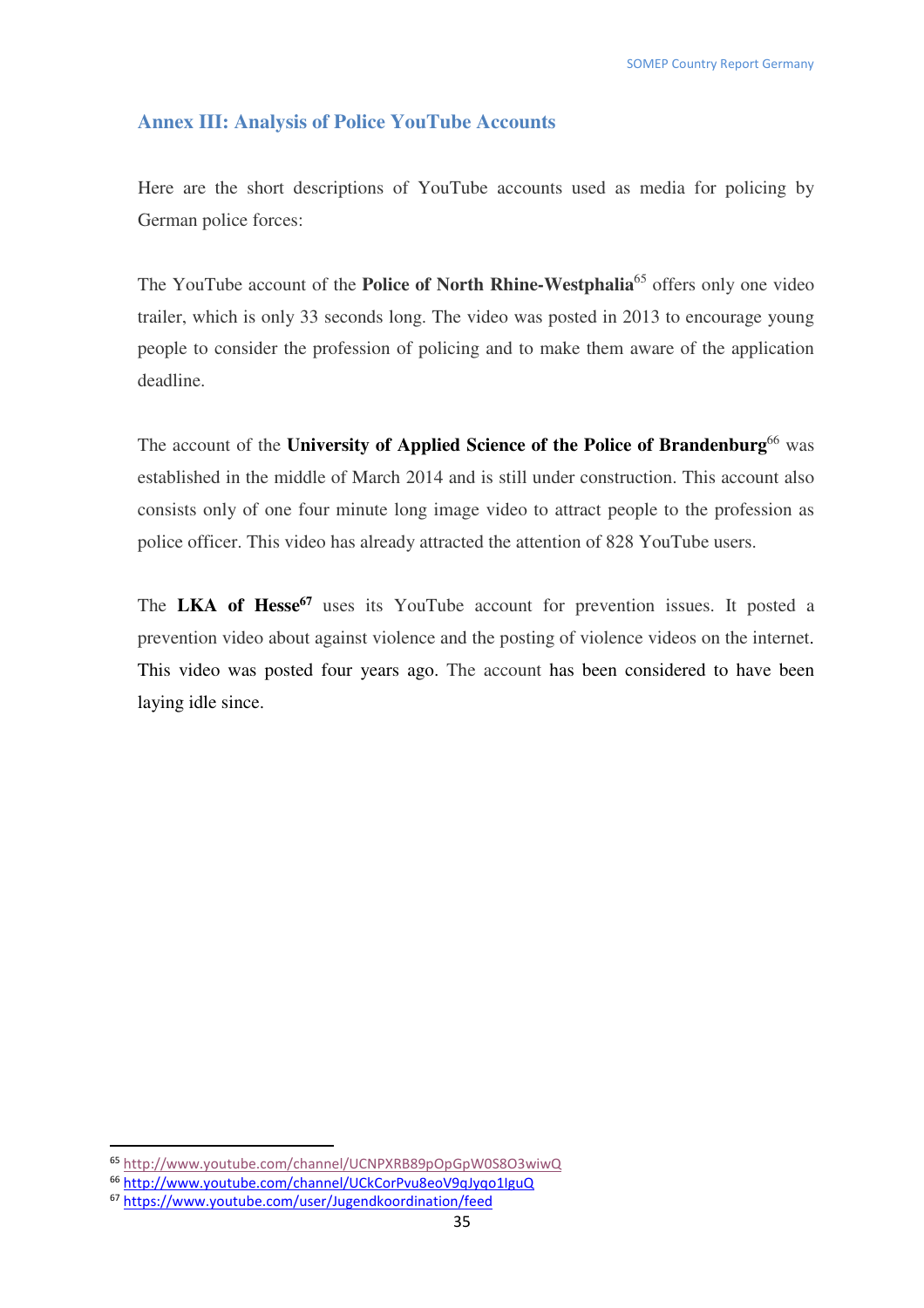## **Annex IV: Analysis of the Purposes for which the Police uses Facebook**

| Table 2. I appose of esage of I account by I caeful and blair I office<br><b>Policing Purposes</b> | <b>Criminal</b><br>Investiga-<br>tion | <b>Requests Public</b><br>for | Events/<br><b>Informa- Operations</b> | Disasters,<br>Emergen-<br>$\vert$ cies, | <b>Crime</b><br><b>Situation</b> | <b>Prevention</b>         | Identifica-<br>tion with<br><b>Force</b> | $Recruit -$<br>ment       | <b>Traffic</b><br><i><b>Issues</b></i> | Missing/<br><b>Wanted</b><br><b>Persons</b> | <b>Prestige</b><br>Adverti-<br>sing |
|----------------------------------------------------------------------------------------------------|---------------------------------------|-------------------------------|---------------------------------------|-----------------------------------------|----------------------------------|---------------------------|------------------------------------------|---------------------------|----------------------------------------|---------------------------------------------|-------------------------------------|
|                                                                                                    |                                       | tion                          |                                       | <b>Crises</b>                           |                                  |                           |                                          |                           |                                        |                                             |                                     |
| University of Applied Police Science<br>BrB.                                                       |                                       |                               |                                       | $\mathbf{X}$                            |                                  |                           | $\mathbf{X}$                             | X                         |                                        |                                             | X                                   |
| <b>Police Directorate Hannover</b>                                                                 | $\mathbf X$                           | X                             |                                       |                                         |                                  | $\mathbf{X}$              |                                          | $\mathbf X$               |                                        | X                                           |                                     |
| Police of Hesse                                                                                    | $\mathbf X$                           | X                             |                                       |                                         |                                  |                           |                                          |                           |                                        | $\mathbf X$                                 |                                     |
| Police of Rhineland-Palatinate                                                                     | $\overline{\mathbf{X}}$               | $\mathbf X$                   | $\mathbf X$                           |                                         |                                  | $\mathbf X$               |                                          | $\mathbf X$               | $\mathbf X$                            | X                                           | $\boldsymbol{\mathrm{X}}$           |
| <b>Police Directorate Krefeld</b>                                                                  |                                       |                               |                                       |                                         |                                  | $\mathbf X$               |                                          |                           | $\mathbf X$                            |                                             |                                     |
| LKA Baden-Württemberg                                                                              | X                                     | X                             |                                       |                                         | $\mathbf X$                      | $\mathbf X$               |                                          | $\mathbf X$               |                                        |                                             |                                     |
| Police of Mecklenburg-Western                                                                      |                                       |                               |                                       |                                         |                                  |                           |                                          |                           |                                        |                                             |                                     |
| Pomerania                                                                                          | X                                     | X                             |                                       |                                         |                                  |                           |                                          |                           | $\mathbf X$                            | $\mathbf X$                                 |                                     |
| <b>BKA</b>                                                                                         |                                       |                               |                                       |                                         |                                  |                           |                                          |                           |                                        | $\mathbf X$                                 |                                     |
| <b>Federal Police</b>                                                                              |                                       |                               |                                       |                                         |                                  |                           |                                          | $\mathbf X$               |                                        |                                             | $\boldsymbol{\mathrm{X}}$           |
| <b>Police Directorate Stuttgart</b>                                                                | $\boldsymbol{\mathrm{X}}$             | $\mathbf X$                   |                                       |                                         | $\mathbf X$                      |                           |                                          |                           | $\mathbf X$                            |                                             |                                     |
| Police Directorate Oberhausen                                                                      | $\overline{\mathbf{X}}$               | $\mathbf X$                   |                                       |                                         |                                  | $\mathbf X$               |                                          |                           | $\mathbf X$                            | X                                           |                                     |
| Police Directorate Osnabrück                                                                       | $\mathbf X$                           | X                             | $\mathbf{X}$                          |                                         | $\boldsymbol{\mathrm{X}}$        | $\mathbf X$               |                                          | $\boldsymbol{\mathrm{X}}$ |                                        | $\mathbf{X}$                                |                                     |
| Police Directorate Göttingen                                                                       | $\mathbf X$                           | X                             | $\boldsymbol{\mathrm{X}}$             |                                         | $\mathbf X$                      | $\boldsymbol{\mathrm{X}}$ |                                          |                           | $\mathbf{X}$                           |                                             | $\boldsymbol{\mathrm{X}}$           |
| Police Directorate Lüneburg                                                                        | $\mathbf X$                           | X                             | X                                     | $\mathbf{X}$                            | $\mathbf{X}$                     | $\mathbf X$               |                                          |                           | $\mathbf{X}$                           |                                             |                                     |
| Police of Braunschweig                                                                             | $\mathbf X$                           | $\mathbf X$                   | $\mathbf X$                           |                                         | $\mathbf X$                      | $\mathbf X$               |                                          | $\mathbf X$               | $\mathbf X$                            | $\mathbf{X}$                                |                                     |
| <b>Central Police Directorate Lower Saxony</b>                                                     |                                       |                               |                                       |                                         |                                  |                           |                                          | $\mathbf X$               |                                        |                                             | $\mathbf X$                         |
| Police of Cologne                                                                                  | X                                     | $\mathbf X$                   |                                       |                                         |                                  | $\boldsymbol{\mathrm{X}}$ |                                          |                           |                                        | X                                           |                                     |
| Police of Hamm                                                                                     | $\overline{\mathbf{X}}$               | $\mathbf X$                   |                                       |                                         | $\mathbf{X}$                     | $\mathbf X$               |                                          |                           | $\mathbf{X}$                           | X                                           |                                     |
| Police of Essen                                                                                    | $\mathbf X$                           | $\mathbf X$                   |                                       |                                         |                                  | $\mathbf X$               |                                          |                           | $\mathbf{X}$                           | $\mathbf{X}$                                | $\boldsymbol{\mathrm{X}}$           |
| Police of Mönchengladbach                                                                          | $\mathbf X$                           | $\mathbf X$                   |                                       |                                         |                                  | $\mathbf X$               |                                          | $\mathbf X$               | $\mathbf{X}$                           |                                             |                                     |
| Police of Münster                                                                                  | $\mathbf X$                           | $\mathbf X$                   |                                       |                                         |                                  | $\mathbf{X}$              |                                          |                           | $\mathbf{X}$                           | X                                           | $\boldsymbol{\mathrm{X}}$           |
| Police of Rhineland-Palatinate Career                                                              |                                       |                               |                                       |                                         |                                  |                           |                                          | $\mathbf X$               |                                        |                                             | $\mathbf X$                         |
| Police of Hamburg                                                                                  |                                       |                               |                                       |                                         |                                  | $\mathbf X$               |                                          | $\mathbf X$               |                                        |                                             |                                     |

#### Table 2: Purpose of Usage of Facebook by Federal and State Police